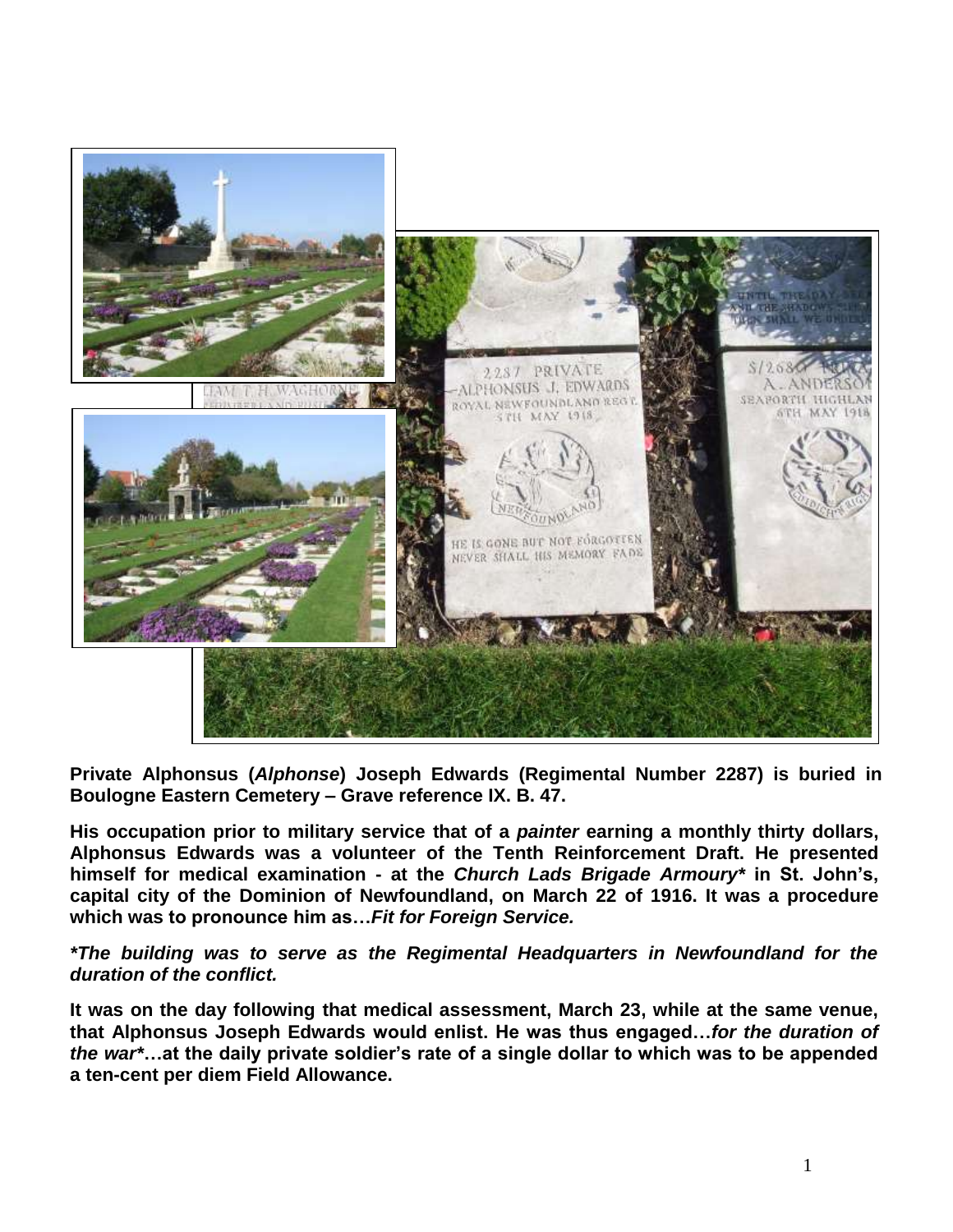*\*At the outset of the War, perhaps because it was felt by the authorities that it would be a conflict of short duration, the recruits enlisted for only a single year. As the War progressed, however, this was obviously going to cause problems and the men were encouraged to re-enlist***.** *Later recruits – as of or about May of 1916 - signed on for the 'Duration' at the time of their original enlistment.*

**Some twenty-four hours were now to follow before there subsequently came to pass, on this occasion still at the** *CLB Armoury* **on Harvey Road, the final formality of his enlistment: attestation. On the same twenty-fourth day of that month of March he pledged his allegiance to the reigning monarch, George V, whereupon, at that moment, Alphonsus Joseph Edwards became…***a soldier of the King.*

**Alphonsus Joseph Edwards, Number 2287, would not now sail to the United Kingdom until a perhaps extraordinarily-long interval of twenty-two weeks less a day had then elapsed\*. How he was to spend this prolonged intermission following his attestation appears not to have been documented. It may be that he was to return temporarily to work and to spend time with family and friends at his home on Pennywell Road in the city but, of course, there being no available record of such, this conclusion is a little bit speculative and he may well have chosen – or** *been* **chosen - to simply remain in barracks to be billeted and trained in the capital city\*\*.**

*\*A draft sailed from St. John's on March 22, the day of Alphonsus Joseph Edwards' enlistment and another one on July 19 – both of them to be transported on 'Sicilian' directly from Newfoundland to the United Kingdom. There appears to be no reason why Private Edwards had not been a soldier of the July detachment.* 

*\*\*A number of the recruits, those whose home was not in St. John's or close to the capital city, or those who had no friends or family to offer them board and lodging, were to be quartered in the curling rink in the area of Fort William in St. John's, a building which was at the time to serve as barracks. There were also occasions when recruits were to be lodged in local boarding houses.*

**It was on board the SS** *Sicilian* **that Private Edwards was to make the trans-Atlantic crossing to the United Kingdom, the third and final such voyage that the ship was to make in 1916. He was a soldier of Section 11, of Platoon 11, 'C' (***Reserve***)**  Company of the 3<sup>rd</sup> Battalion (see \* below), it being a draft of **two-hundred forty-two personnel in all that was leaving for**  *overseas service***.**



**But he had been obliged to await the 28th day of August, one-hundred fifty-three days after his attestation, before his embarkation on the vessel for passage to…***overseas service***…in the United Kingdom.** 

**(Right above:** *Some sixteen years previously - as of 1899 when 'Sicilian' was launched – the vessel had served as a troop-ship and transport carrying men, animals and equipment to South Africa for use during the Second Boer War. During the Great War she was apparently to be requisitioned as a troopship on only one occasion: in October of 1914 she*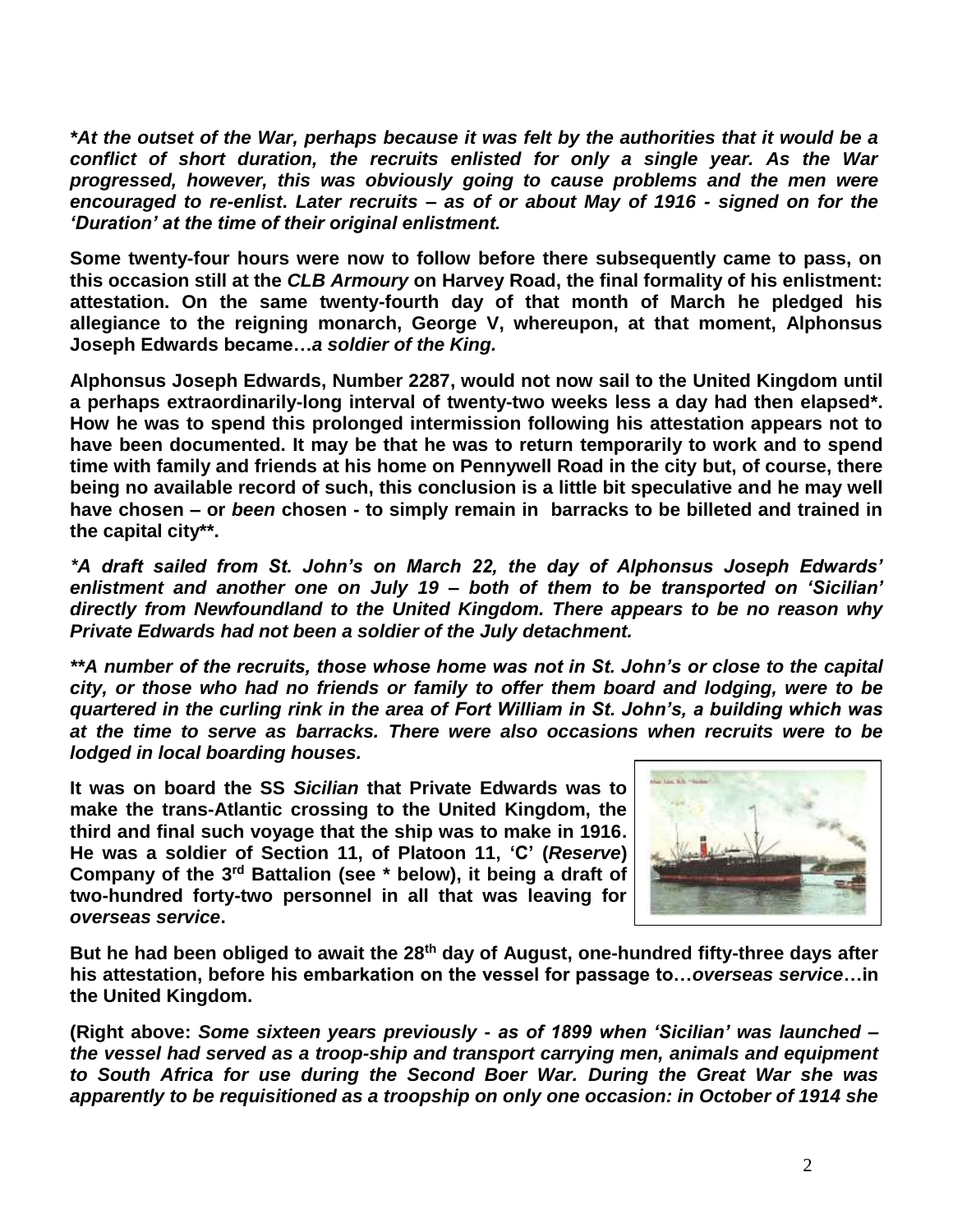*had been a vessel of the armada was to transport the (1st) Canadian Division overseas to the United Kingdom. She otherwise continued to work commercially between Great Britain and Canada for her owners, the Allan Line and later Canadian Pacific, at times carrying soldiery if and when her schedule allowed.***)**

*\*The 3rd Battalion was based in St. John's, whereas the 2nd (Reserve) Battalion – 'E', 'F', 'G' and 'H' (this designation later to change) Companies - was stationed in the United Kingdom. The 1st Battalion was the cutting edge of the sword – 'A', 'B', 'C' and 'D' Companies – and as of August of 1915, had been posted to the Front, at first in Gallipoli then on the European continent (see further below).*

**Upon the arrival of** *Sicilian* **in British waters, the ship proceeded to the south-coast Royal Naval port of Plymouth-Devonport where the first contingent of the Newfoundland Regiment had landed with the (1st) Canadian Division in October of 1914. Having arrived in port on or about September 9, from there Private Edwards and his comrades-in-arms then boarded a train for the journey north to Scotland and to the Regimental Depot.** 

**(Right above:** *A no-longer bustling Devonport Harbour, today bereft of its former importance* **– photograph from 2012)**

**\* \* \* \* \***

**Some two years prior to that September 9 of 1916, in the late summer and early autumn of 1914, the newly-formed Newfoundland Regiment's first recruits had undergone a period of training of five weeks on the shores of** *Quidi Vidi Lake* **in the east end of St. John's and elsewhere in the city, and were formed into 'A' and 'B' Companies.** 

**During that same period the various authorities on both sides of the ocean had also been preparing for the Regiment's transfer overseas.**

**(Right above:** *The image of 'Florizel' at anchor in the harbour at St. John's is by courtesy of Admiralty House Museum***.)**

**This first Newfoundland contingent was to embark on October 3, in some cases only days after a recruit's enlistment and/ or attestation. To become known to history as the** *First Five Hundred* **and also as the** *Blue Puttees***, on that day they had boarded the Bowring Brothers' vessel** *Florizel* **awaiting in St. John's Harbour.**

**The ship had sailed for the United Kingdom on the morrow, October 4, 1914, to its rendezvous with the convoy carrying the 1st Canadian Division overseas, off the south coast of the Island.** 



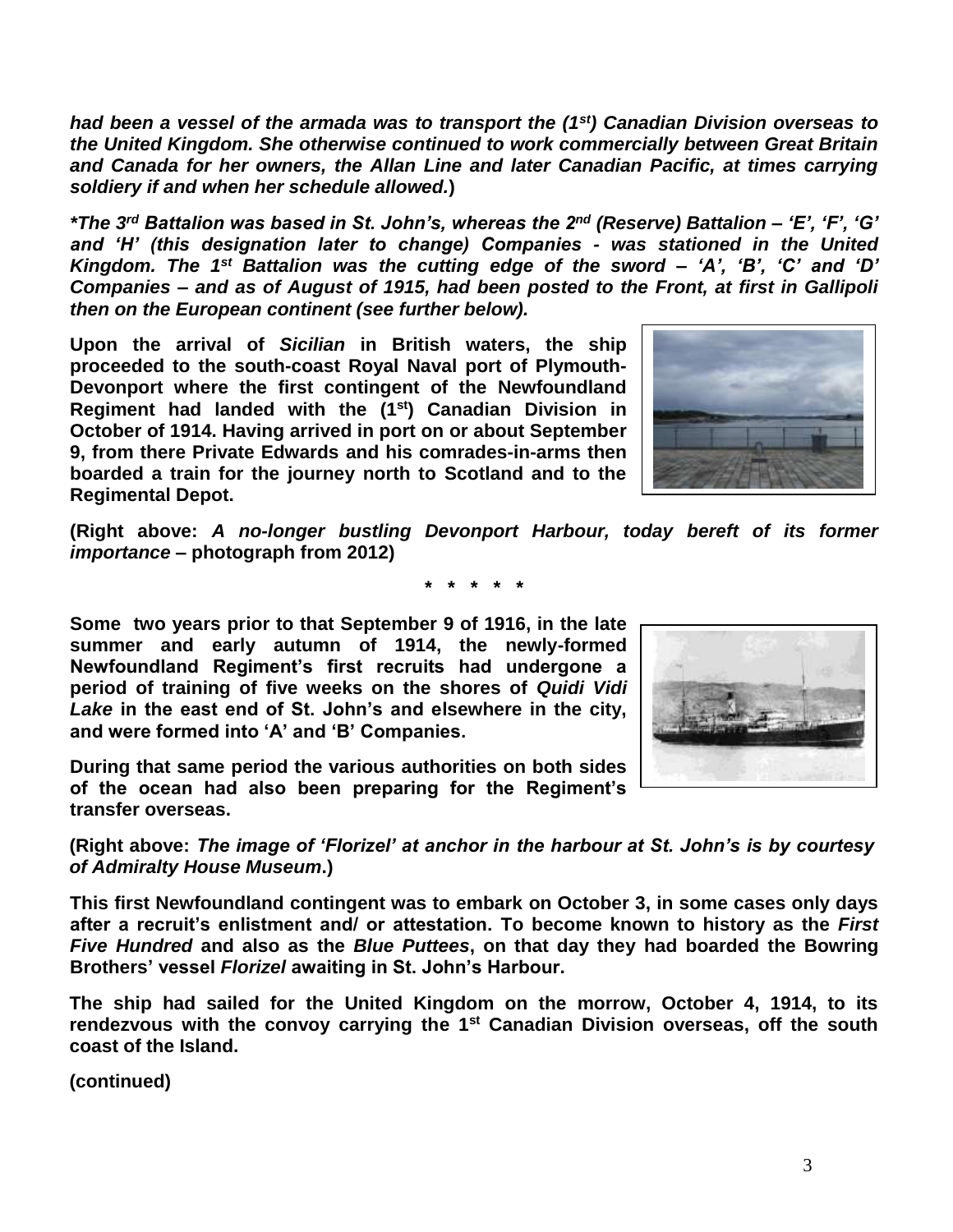**Once having disembarked in the United Kingdom this first Newfoundland contingent was to train in three venues during the late autumn of 1914 and then the winter of 1914-1915: firstly in southern England on the** *Salisbury Plain***; then in Scotland at** *Fort George* **– on the** *Moray Firth* **close to Inverness; and lastly at** *Edinburgh Castle* **– where it was to provide the first garrison from outside the British Isles.** 

**(Right:** *Fort George, constructed in the latter half of the eighteenth century, still serves the British Army to this day***. – photograph from 2011)**

**Only days after 'A' and 'B' Companies had taken up their posting there, on February 16 of 1915, 'C' Company – the first re-enforcements for the original contingent - would arrive directly – through Liverpool of course - from Newfoundland. On the final day of the month of March it had been the turn of 'D' Company to arrive – they via Halifax as well as Liverpool – to report…***to duty***…at Edinburgh, and then 'E' Company five weeks less a day later again, on May 4\*.**

*\*These five Companies, while a contingent of the Newfoundland Regiment, was not yet a battalion and would not be so for a further five months – as will be seen below.*

**(Right above:** *The venerable bastion of Edinburgh Castle dominates the Scottish capital from its hill in the centre of the city***. – photograph from 2011)**

**Seven days after the arrival of 'E' Company in the Scottish capital, on May 11 the entire Newfoundland contingent had been ordered elsewhere. On that day, seven weeks into spring – although in Scotland there was apparently still snow - the unit had been dispatched to** *Stobs Camp***, all under canvas and south-eastwards of Edinburgh, close to the town of Hawick.**

**(Right above:** *The Newfoundland Regiment marches past on the training ground at Stobs Camp and is presented with its Colours on June 10, 1915.* **– by courtesy of Reverend Wilson Tibbo and of Mrs. Lillian Tibbo)**

**Two months less a day later, on July 10, 'F' Company would march into** *Stobs Camp***.** 

**This had been an important moment: the Company's arrival was to bring the Newfoundland Regiment's numbers up to some fifteen hundred, establishment strength\* of a battalion which could be posted on…***active service***.**

**\****A number sufficient for four 'fighting' companies, two re-enforcement companies and a headquarters staff.*







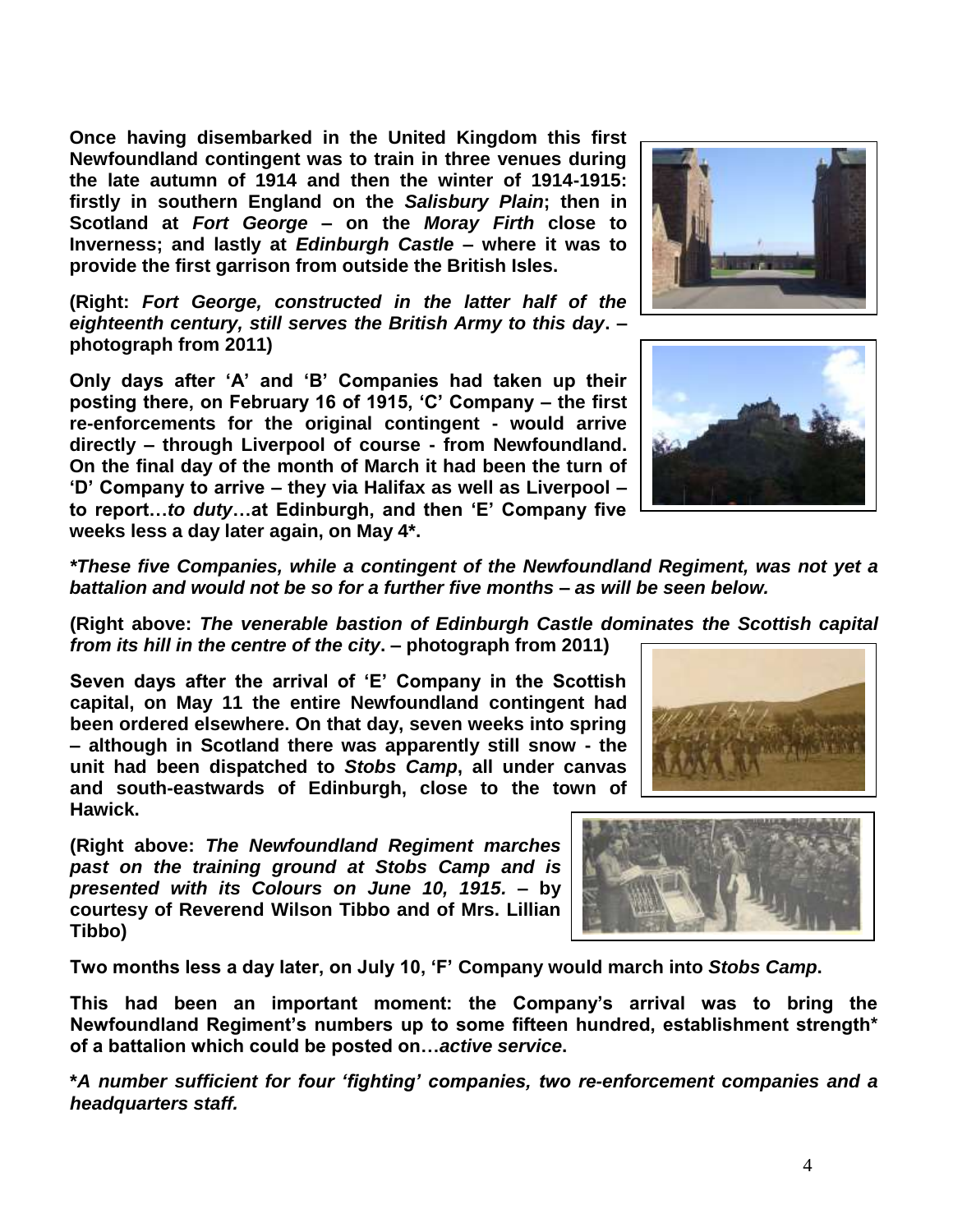5

**(Preceding page:** *The men of the Regiment await the distribution of their new Lee-Enfield rifles***. – original photograph from the** *Provincial Archives***)**

**From** *Stobs Camp***, some three weeks after the arrival of 'F' Company, in early August 'A', 'B', 'C' and 'D', the four senior Companies, having now become the 1st Battalion of the Newfoundland Regiment, had been transferred to** *Aldershot Camp* **in southern England. There they were to undergo final preparations – and a royal inspection – before the Battalion's departure to the Middle East and to the fighting on the**  *Gallipoli Peninsula***.**

**The later arrivals to the United Kingdom, 'E' and 'F' Companies, were to be posted to the new Regimental Depot and were eventually to form the nucleus of the soon to be formed 2nd (***Reserve***) Battalion of the Newfoundland Regiment.** 

**(Right above:** *George V, by the Grace of God, of the United Kingdom of Great Britain and Ireland and of the British Dominions beyond the Seas, King, Defender of the Faith, Emperor of India* **– the photograph is from** *Bain News Services* **via the** *Wikipedia* **web-site.)**

**(Right above:** *An aerial view of Ayr, likely from the period between the Wars: Newton-on Ayr, where were quartered the 'other ranks', is to the left of the River Ayr and the Royal Borough, where were housed the officers, is to the right***. – by courtesy of the** *Carnegie Library* **at Ayr)**

**(Right above:** *The High Street in Ayr as shown on a postcard of the time, the imposing Wallace Tower – it stands to this day (2017) - dominating the scene* **– by courtesy of Reverend Wilson Tibbo and Mrs Lillian Tibbo.**

*Ayr was a small town on the west coast of Scotland whose history precedes the year 1205 when it was established as a Royal Burgh (Borough) by the crown of Scotland, an appointment which emphasized the importance of the town as a harbour, market and, later, administrative centre.* 

*By the time of the Great War centuries later it was expanding and the River Ayr which had once marked the northern boundary of the place was now flowing through its centre; a new town to the north (Newton-on-Ayr), its population fast-increasing, perhaps encouraged by the coming of the railway, was soon to be housing the majority of the personnel of the Newfoundland Regimental Depot.* 

**That November 15 of 1915 was to see not only the departure of the 1st Re-enforcement Draft from Ayr to the Middle East and to the fighting of the** *Gallipoli Campaign* **but also, only five days prior, the arrival from Newfoundland of 'G' Company which would be** 





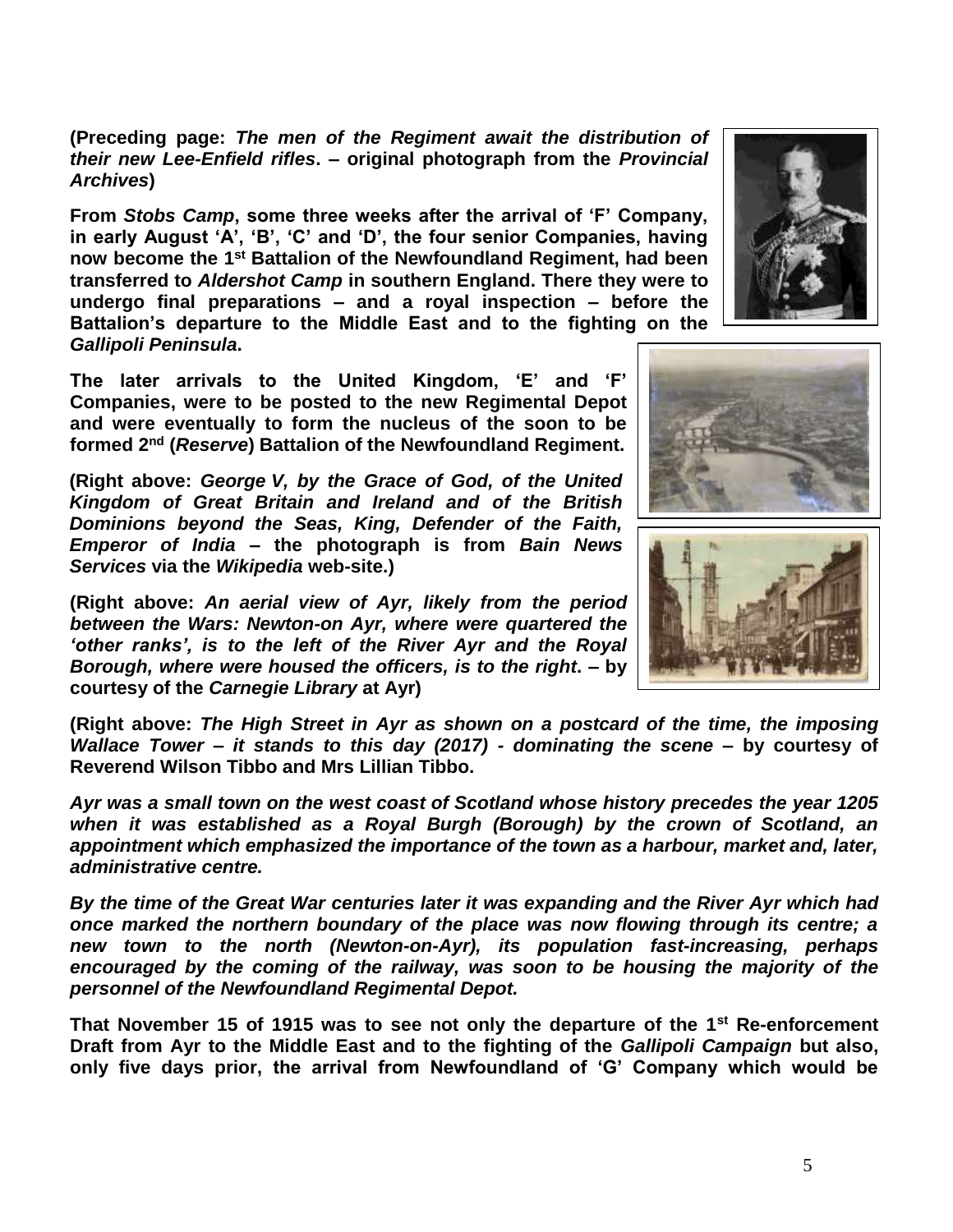**obliged to take up quarters at** *Gailes Camp***, some sixteen kilometres up the coast from Ayr itself – but just over sixty if one went by road.**

**A further seven weeks plus a day were now to pass before the first one-hundred personnel of 'H' Company, having sailed in mid-December as recorded in an earlier paragraph, were to present themselves at the Regimental Depot on January 4, some of them to be affected, even fatally, by an ongoing measles epidemic of the time.**

**After that there was then to be an interlude of three months plus several days before the second detachment of 'H' Company reported on April 9, 1916, to the Regimental Depot.**

**Note:** *Until as late as the spring of 1916 it had been the intention to form a 2nd Battalion of the Newfoundland Regiment to fight on the Continent. In fact it would seem that the lastmentioned contingent of one-hundred sixty-three recruits was to form the nucleus of that unit, while the personnel already at the Depot by this time would form a reserve battalion to serve as a re-enforcement pool for both the fighting units.*

*It could not have been long before a change of plan came about as very soon men of that designated contingent (the second half of 'H' Company) were being sent to strengthen the 1 st Newfoundland Battalion already on the Continent – maybe Beaumont-Hamel had something to do with it.*

**A further draft from Newfoundland arrived at Ayr towards mid-summer, this comprising a two-company detachment and some naval reservists, sailors who, having disembarked from** *Sicilian* **in Devonport, were to remain there in England.** 

**Some weeks later again, as seen in an earlier paragraph,** *Sicilian* **would sail from Newfoundland once more to arrive in England in the first week in September, 1916, with two-hundred forty-two recruits on board. By the 5th day of the month these new-comers – Private Edwards among their number - had reported to the Regimental Depot.**

**\* \* \* \* \***

**The Regimental Depot had been established during the summer of 1915 in the Royal Borough of Ayr on the west coast of Scotland, and was to eventually serve as the base for the 2nd (***Reserve***) Battalion. It was from there – as of November of 1915 and up until January of 1918 – that the new-comers arriving from home were despatched in drafts, at first to**  *Gallipoli* **and later to the** *Western* **Front, to bolster the four fighting companies of the 1st Battalion.** 



**(Right above:** *Wellington Square seen here almost a century after it hosted the officers of the Newfoundland Regiment* **– photograph from 2012)**

**At the outset there had been problems at Ayr to be able to accommodate the number of new arrivals – plus men from other British regiments which were still being billeted in the area…and a measles epidemic which was to claim the life of several Regiment personnel – but by the spring of 1916, things had been satisfactorily settled: the officers were in Wellington Square in the town-centre of Ayr itself, and the** *other ranks* **had been billeted at**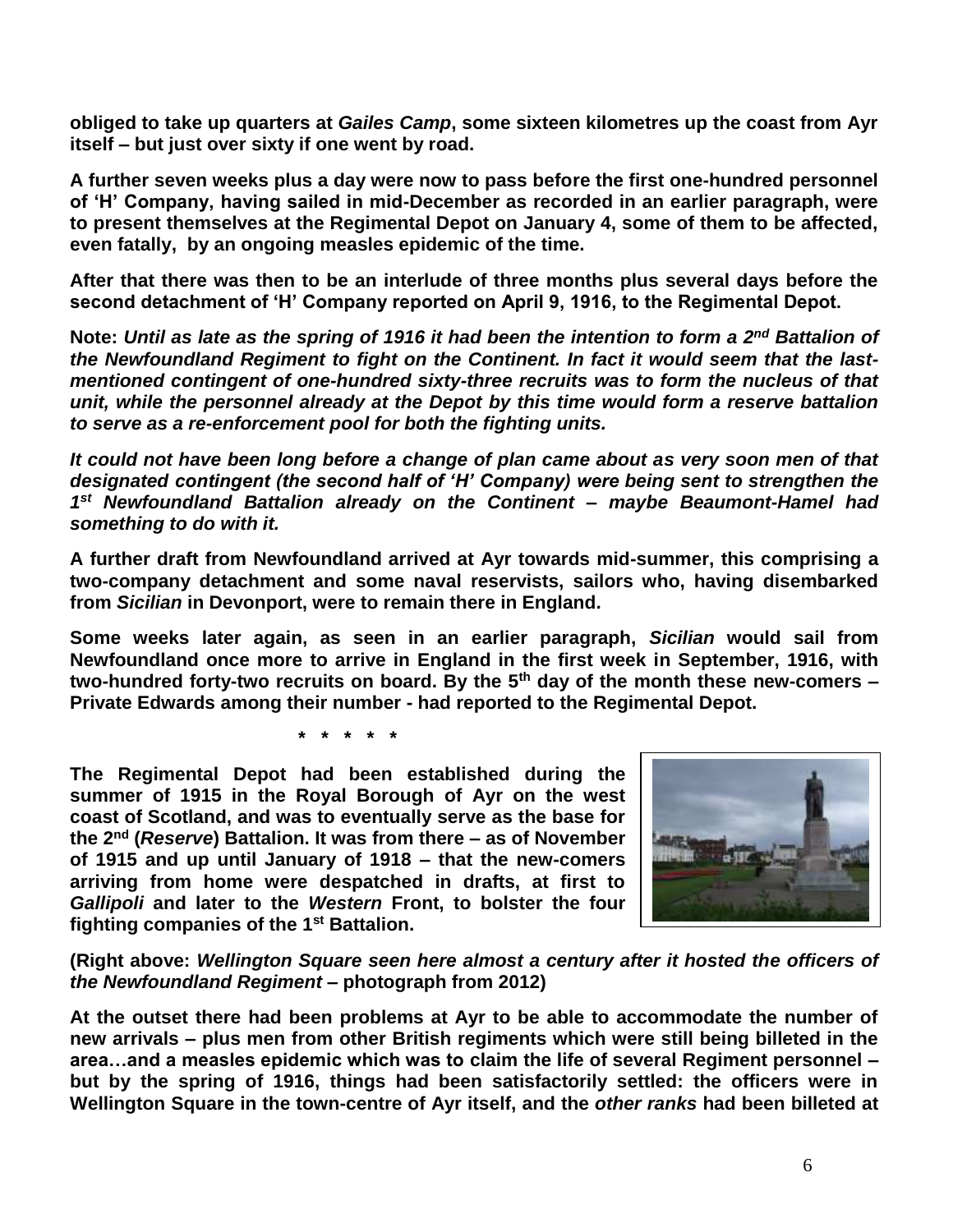**Newton Park School and otherwise in the grandstand or a tented camp at the newly-built racecourse in the suburb of Newton-upon-Ayr – on the far side of the river.** 

**(Right:** *The new race-course at Newton-upon-Ayr - opened in 1907 – where the men of the Regiment were sometimes billeted and where they replaced some of the turf with a vegetable garden; part of the present grandstand is original* **– photograph from 2012)**

**The 14th Re-enforcement Draft from Scotland – Private Edwards among that contingent - passed through the English south-coast port of Southampton on November 30 of 1916 on its way to the Continent and to the** *Western Front***. The contingent disembarked in the Norman capital of Rouen on the next day, December 1, and spent time at the large British Expeditionary Force Base Depot located there, in final training and organization\*, before making its way to a rendezvous with the parent Newfoundland Battalion already on the Continent.**

**(Right:** *British troops disembark at Rouen at an earlier time of the Great War on their way to the Western Front***. – from**  *Illustration***)**





*\*Apparently, the standard length of time for this final training at the outset of the war had been ten days – although this was to become more and more flexible as the War progressed - in areas near Rouen, Étaples, LeHavre and Harfleur that became known notoriously to the troops as the Bull Rings.*

**When that rendezvous was effected it was late in the day of December 11 – which is most likely why it is recorded elsewhere as happening on the 12th. The parent unit had already retired from the front on December 8, but many of the men had been seconded for work at Carnoy and Fricourt.** 

**Those spared these further duties had marched on to Méricourt l'Abbé which is where the one-hundred seventy-three** *other ranks* **from Base Depot – Private Edwards among that contingent – reported…***to duty.* **The newcomers were thus just in time to partake in the sixweek Christmas period to be spent encamped well behind the lines in** *Corps Reserve* **and near to the city of Amiens.**

**Whether this introduction to…***active service***…was to offer a false impression to him and the others arriving from Rouen may only be guessed but life on the** *Western Front***, however, was not always going be as easy as those first weeks for Private Edwards and Co..**

**\* \* \* \* \***

**By the time of that Christmas of 1916, the first contingent of the Newfoundland Regiment, as seen above, had already been serving overseas for well over two years. The 2nd (***Reserve***) Battalion had been formed – in the spring of 1916 - and multiple drafts had been**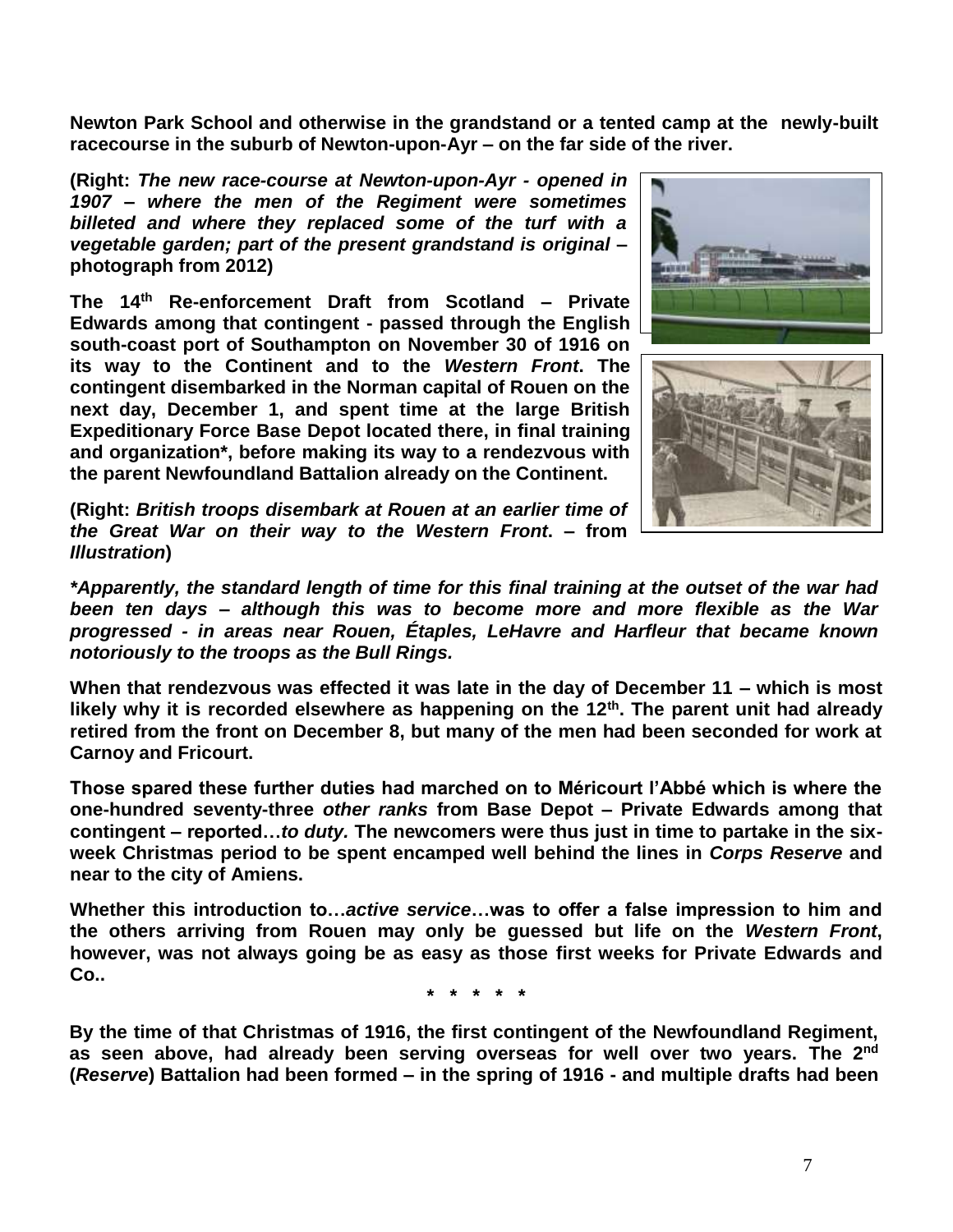**dispatched from Ayr to supplement the strength of the 1st Battalion of the Newfoundland Regiment (see immediately below).** 

**As for Alphonsus Joseph Edwards, he had by December 12 been a soldier of the Newfoundland Regiment for two-hundred sixty-three days.**

**The four senior companies, 'A', 'B', 'C' and 'D', had become in the summer of 1915 the 1st Battalion of the Newfoundland Regiment and had thereupon been attached to the 88th Infantry Brigade of the 29th Division of the (British) Mediterranean Expeditionary Force. The force had soon been dispatched from**  *Camp Aldershot* **to…***active service***.**



**(Right above:** *Some of the personnel of 'A', 'B', 'C' and 'D' Companies of the 1st Battalion of the Newfoundland Regiment at Aldershot in August of 1915, prior to its departure to active service on the Gallipoli Peninsula* **– from** *The Fighting Newfoundlander* **by Col. G.W.L. Nicholson, C.D.)**

**(Right:** *The image of Megantic, here in her peace-time colours of a 'White Star Line' vessel, is from the Old Ship Picture Galleries web-site***.)**

**On August 20 of 1915, the Newfoundland Battalion had embarked in the Royal Navy Harbour of Devonport onto the requisitioned passenger-liner** *Megantic* **for passage to the Middle East and to the fighting against the Turks.** 

**(Right:** *Newfoundland troops on board a troop-ship anchored at Mudros: either Megantic on August 29, Ausonia on September 18, or Prince Abbas on September 19 – Whichever the case, they were yet to land on Gallipoli***. – from Provincial Archives)**

**There, a month later – having spent some two weeks billeted in British barracks in the vicinity of the Egyptian capital, Cairo - on September 20, the 1st Battalion was to land at** *Suvla Bay* **on the** *Gallipoli Peninsula***.**

**(Right above:** *'Kangaroo Beach', where the officers and men of the 1 st Battalion of the Newfoundland Regiment landed on the night of September 19-20, 1915, is to be seen in the distance at the far end of Suvla Bay. The remains of a landingcraft are still clearly visible in the foreground on 'A' Beach***. – photograph taken in 2011)**







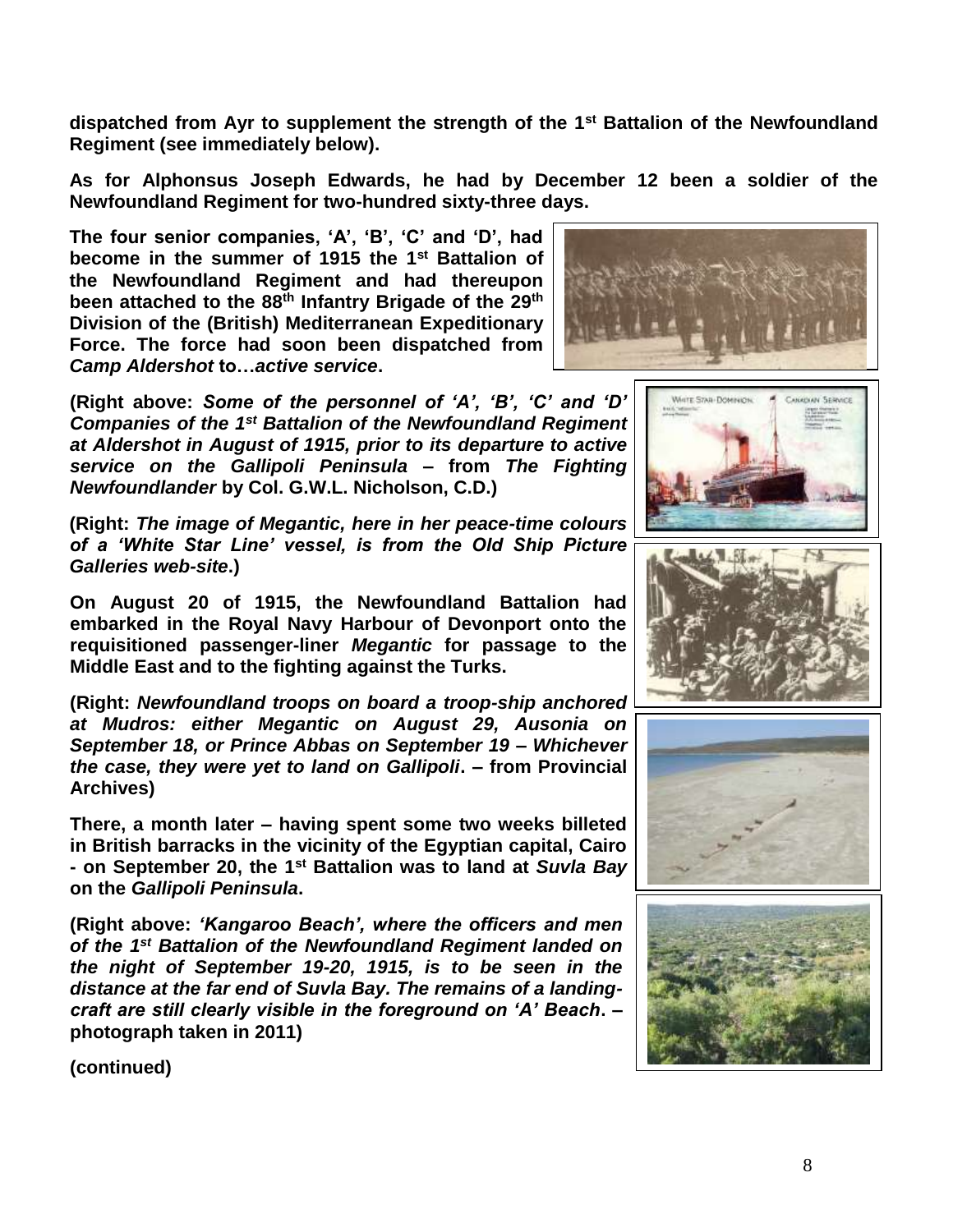**(Preceding page:** *A century later, the area, little changed from those far-off days, of the Newfoundland positions at Suvla, and where the 1st Battalion was to serve during the fall of 1915* **– photograph from 2011)**

**When the Newfoundlanders had landed from their transport ship at** *Suvla Bay* **they were to disembark into a campaign that was already on the threshold of collapse.**

**Not only in the area where the Newfoundland Battalion would now serve but, even ever since the very first days of the operation in April of 1915, the entire** *Gallipoli Campaign,* **including the operation at** *Suvla Bay,* **had been proving to be little more than a debacle:** 

**Flies, dust, disease, the frost-bite and the floods – and of course the casualties inflicted by an enemy who was to fight a great deal better than the British High Command\* had ever anticipated – were eventually to overwhelm the British-led forces and those of their allies, the French, and it would finally be decided to abandon not only** *Suvla Bay* **but the entire**  *Gallipoli* **venture.**

**(Right:** *This is Anzac Bay in the fore-ground with the Salt Lake in the centre further away. The bottom of Suvla Bay is just to be seen on the left and adjacent to the Salt Lake, and further away again. The hills in the distance and the ones from which this photograph was taken were held by the Turks and formed a horse-shoe around the plain surrounding the Salt Lake which was where the British and Newfoundlanders were stationed***. – photograph from 2011)**

*\*Many of the commanders chosen were second-rate, had been brought out of retirement, and had little idea of how to fight – let alone of how to win. One of the generals at Suvla, apparently, had handed in his resignation during the Campaign and had just gone home.* 

**(Right:** *No-Man's-Land at Suvla Bay as seen from the Newfoundland positions* **– from** *Provincial Archives***)**

**November 26 would see what perhaps was to be the nadir of the Newfoundland Battalion's fortunes at** *Gallipoli***; there was to be a freak rain, snow and ice-storm strike the** *Suvla Bay* **area and the subsequent floods had wreaked havoc amongst the forces of both sides. For several days, survival rather than the enemy was to be the priority.**

**There were to be many casualties on both sides, some of them, surprised by the sudden inundation of their positions, fatalities who had drowned in their trenches – although no Newfoundlanders were to be among that number.**

**(Right above:** *An un-identified Newfoundland soldier in the trenches at Suvla Bay –* **from**  *Provincial Archives***)**





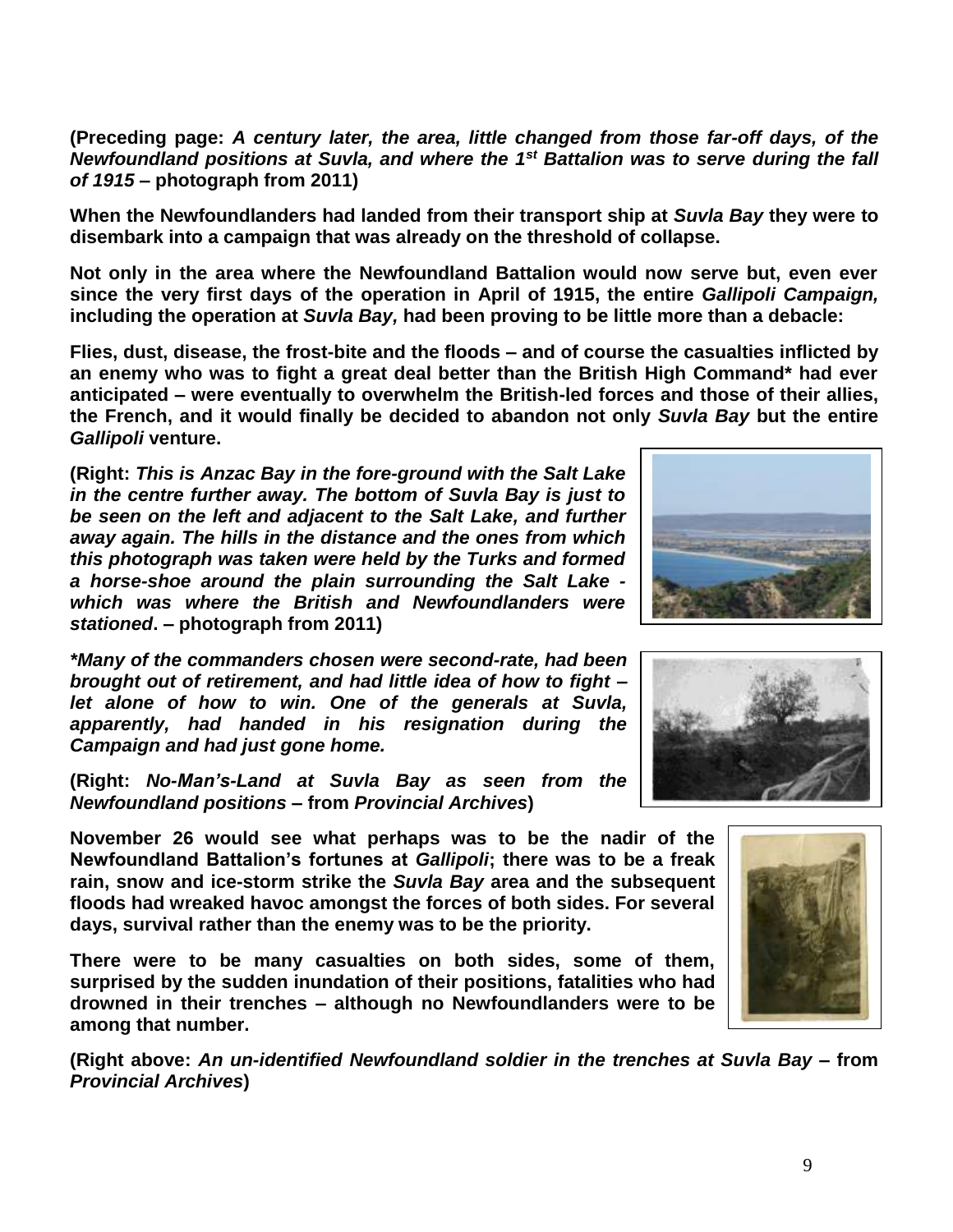10

**Numerous, however, had been those afflicted by trench-foot and by frost-bite.**

**By this time the situation there had daily been becoming more and more untenable, thus on the night of December 19-20, the British had abandoned the entire area of** *Suvla Bay* **– the Newfoundlanders, the only non-British unit to serve there, to form a part of the rear-guard.** 

**Some of the Battalion personnel had thereupon been evacuated to the nearby island of Imbros, some to Lemnos, further away, but in neither case was the respite to be of a long duration; the 1st Battalion would be transferred only two days later to the area of** *Cape Helles***, on the western tip of the** *Gallipoli Peninsula***.**

**(Right above:** *Cape Helles as seen from the Turkish positions on the misnamed Achi Baba, positions which were never breached: The Newfoundland positions were to the right-hand side of the picture***. – photograph from 2011)**

**The British, Indian and** *Anzac* **forces – the Australian and New Zealand Army Corps was also to serve at** *Gallipoli* **– had by now simply been marking time until a complete withdrawal of the** *Peninsula* **could be undertaken.** 

**This final operation would take place on the night of January 8-9, the Newfoundland Battalion to furnish part of the British rear-guard on this second occasion also.**

**(Right above:** *'W' Beach at Cape Helles under shell-fire as it was only days before the final British evacuation* **– from**  *Illustration***)**

*\*Lieutenant Owen Steele of St. John's, Newfoundland, is cited as having been the last soldier of the Mediterranean Expeditionary Force to step into the final small boat to sail from the Gallipoli Peninsula.*

**(Right above:** *'W' Beach almost a century after its abandonment by British forces in that January of 1916 and by the Newfoundlanders who were to be the last soldiers off the beach***:** *Vestiges of the wharves in the black-and-white picture are still to be seen.* **– photograph from 2011)**

**Immediately after the British evacuation of the** *Gallipoli Peninsula***, the Newfoundland unit had been ordered to the Egyptian port-city of Alexandria and beyond.** 

**On January 14, the Australian Expeditionary Force Transport** *Nestor* **had arrived there with the 1st Battalion on board. The vessel was to sail just after mid-day on the 16th, on its way southwards down the Suez Canal to Port Suez where she had docked early on the morrow and where the Newfoundlanders had landed and marched to their encampment.**





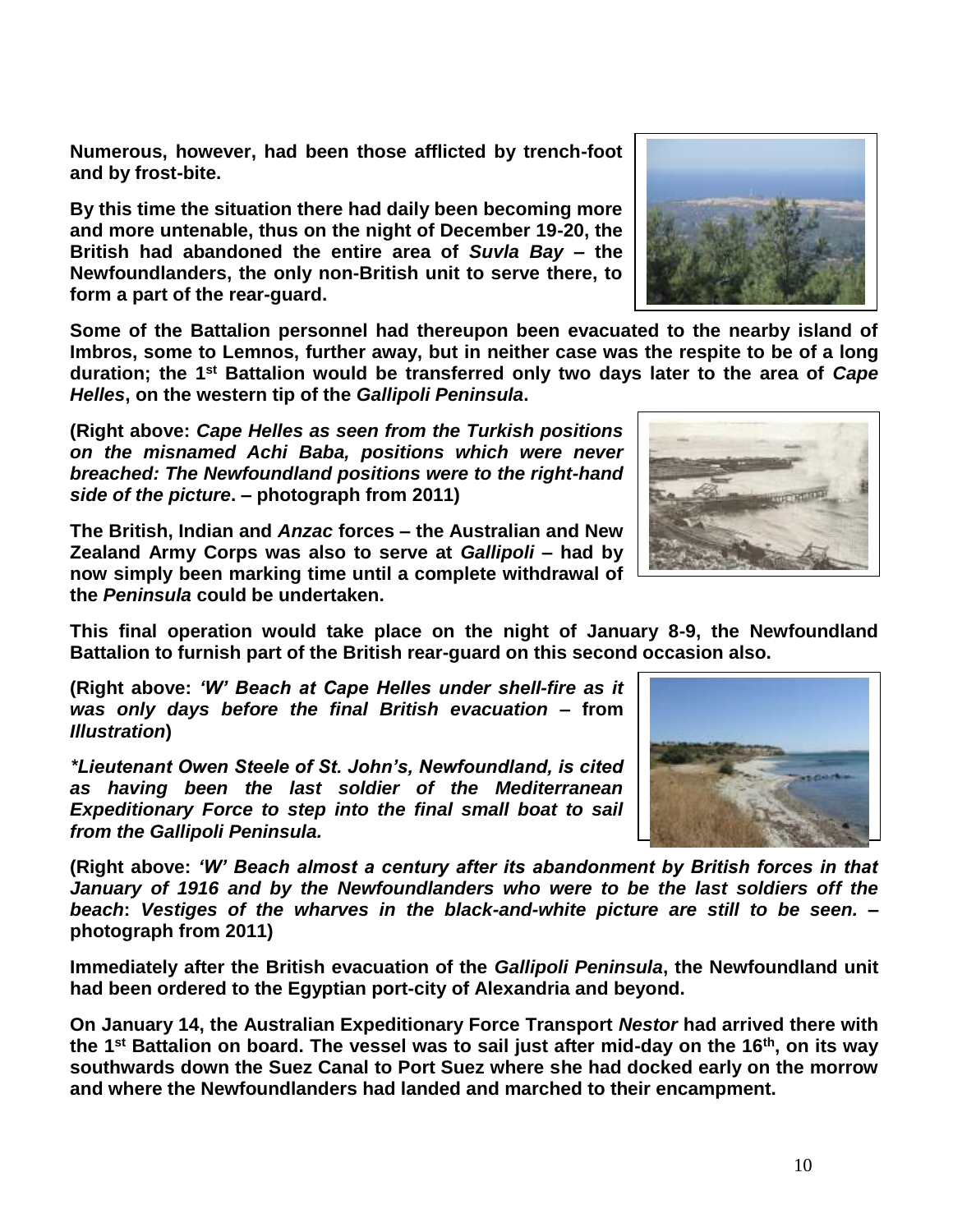**There they were to await further orders since, at the time, the subsequent destination of the British 29th Division had yet to be decided\*.**

**(Right:** *The image of the Blue Funnel Line vessel Nestor is from the Shipspotting.com web-site. The vessel was launched and fitted in 1912-1913 and was to serve much of her commercial life until 1950 plying the routes between Britain and Australia. During the Great War she served mainly in the transport of Australian troops and was requisitioned again in 1940 for government service in the Second World War. In 1950 she was broken up***.)**

*\*Bulgaria had entered the conflict on the side of the Central Powers, and Salonika was already becoming a theatre of war.*

**(Right:** *The British destroy their supplies during the final evacuation of the Gallipoli Peninsula. The men of the 1st Battalion of the Newfoundland Regiment were among the last to leave on two occasions, at both Suvla Bay and Cape Helles***. – photograph taken from the battleship** *Cornwallis* **from** *Illustration***)**

**After a two-month interim spent in the vicinity of Port Suez, the almost six-hundred officers and** *other ranks* **of the 1st Battalion were to board His Majesty's Transport** *Alaunia* **at Port Tewfiq, on March 14 to begin the voyage back up through the** *Suez Canal* **en route to France.**

**(Right:** *Port Tewfiq at the south end of the Suez Canal just prior to the Great War* **– from a vintage post-card)**

**The Newfoundlanders would disembark eight days afterwards in the Mediterranean port-city of Marseille, on March 22.**

**(Right below:** *British troops march through the port area of the French city of Marseille***. – from a vintage post-card)**

**Some three days after the unit's disembarkation on March 22, the Newfoundland Battalion's train was to find its way to the small provincial town of Pont-Rémy, a thousand kilometres to the north of Marseille.** 

**It had been a cold, miserable journey, the blankets provided for the troops having inexcusably travelled unused in a separate wagon.**







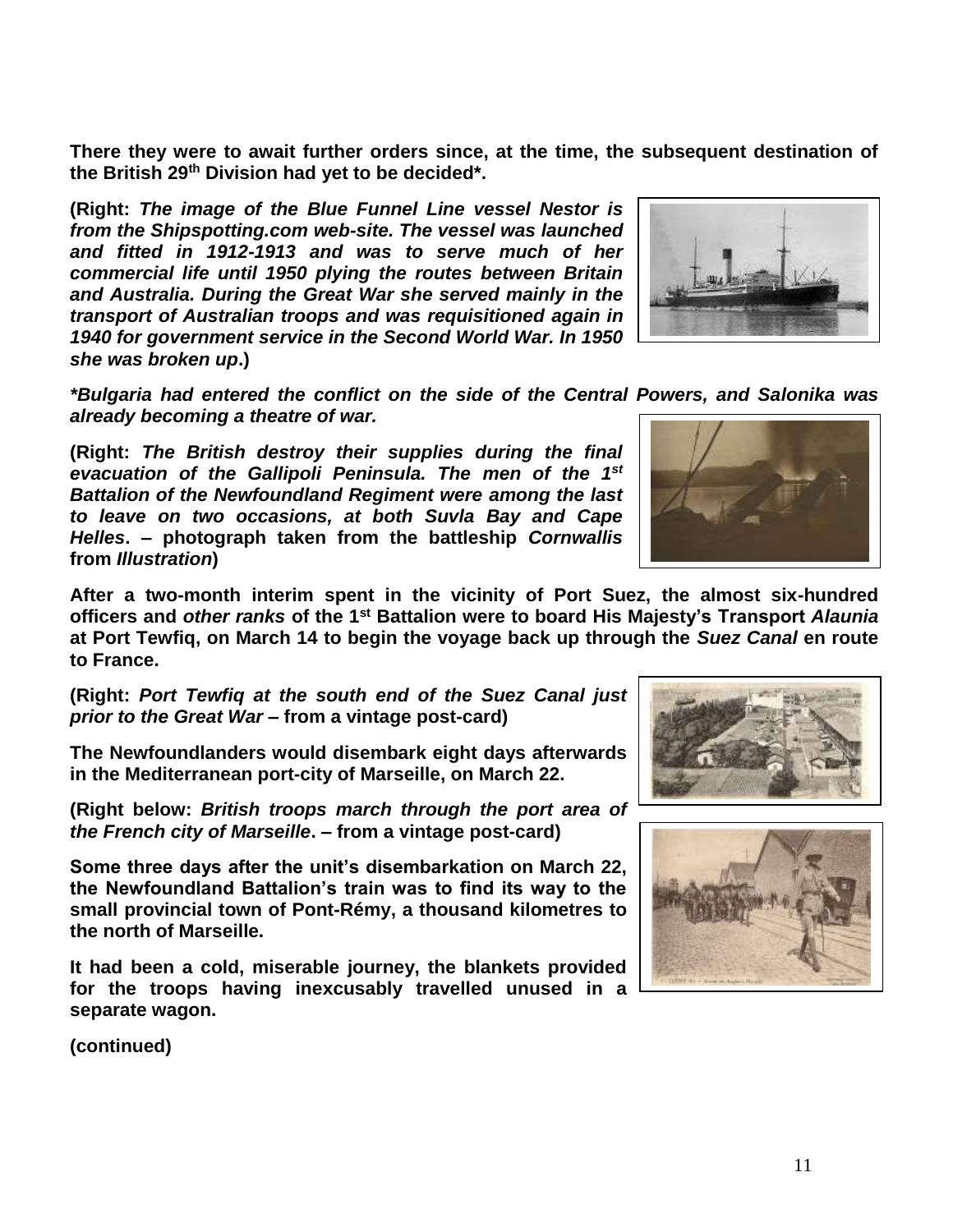**Having de-trained at the local station at two o'clock in the morning, the Newfoundlanders were now still to endure the long, dark march ahead of them before they would reach their billets at Buigny l'Abbé.**

**(Right below:** *A languid River Somme as seen from the bridge at Pont-Rémy* **– photograph from 2010)**

**It is doubtful if many of those tired soldiers were to pay much attention to the slow-moving stream flowing under the bridge which they had then traversed on their way from the station. But some three months later** *the Somme* **was to have become a part of their history.**

**On April 13, the entire 1st Battalion had subsequently marched into the village of Englebelmer – perhaps some fifty kilometres in all from Pont-Rémy - where it would be billeted, would receive reenforcements from Scotland via Rouen and, in two days' time, would be introduced into the communication trenches of the**  *Western Front.*

**(Right:** *A part of the re-constructed trench system to be found in the Newfoundland Memorial Park at Beaumont-Hamel* **– photograph from 2009(?))**

**Just days following the Newfoundland Battalion's arrival on the** *Western Front***, two of the four Companies – 'A', and 'B' – were to take over several support positions from a British unit\* before the entire Newfoundland unit had then been ordered to move further up for the first time into forward positions on April 22.**

*\*It should be said that the Newfoundland Battalion and twohundred men of the Bermuda Rifles who were serving at the time in the 2nd Lincolnshire Regiment Battalion, were then the only units at the Somme from outside the British Isles - true also on the day of the attack on July 1.*

**(Right:** *Beaumont-Hamel: Looking from the British lines down the hill to Y Ravine Cemetery which today stands atop part of the German front-line defences: The Danger Tree is to the right in the photograph***. – photograph taken in 2009)**

**Having then been withdrawn at the end of that April to the areas of Mailly-Maillet and Louvencourt where they would be based for the next two months, the Newfoundlanders had soon been preparing for the upcoming British campaign of that summer, to be fought on the ground named for the languid, meandering river,** *the Somme***, that flowed – and still does so today – through the region.** 





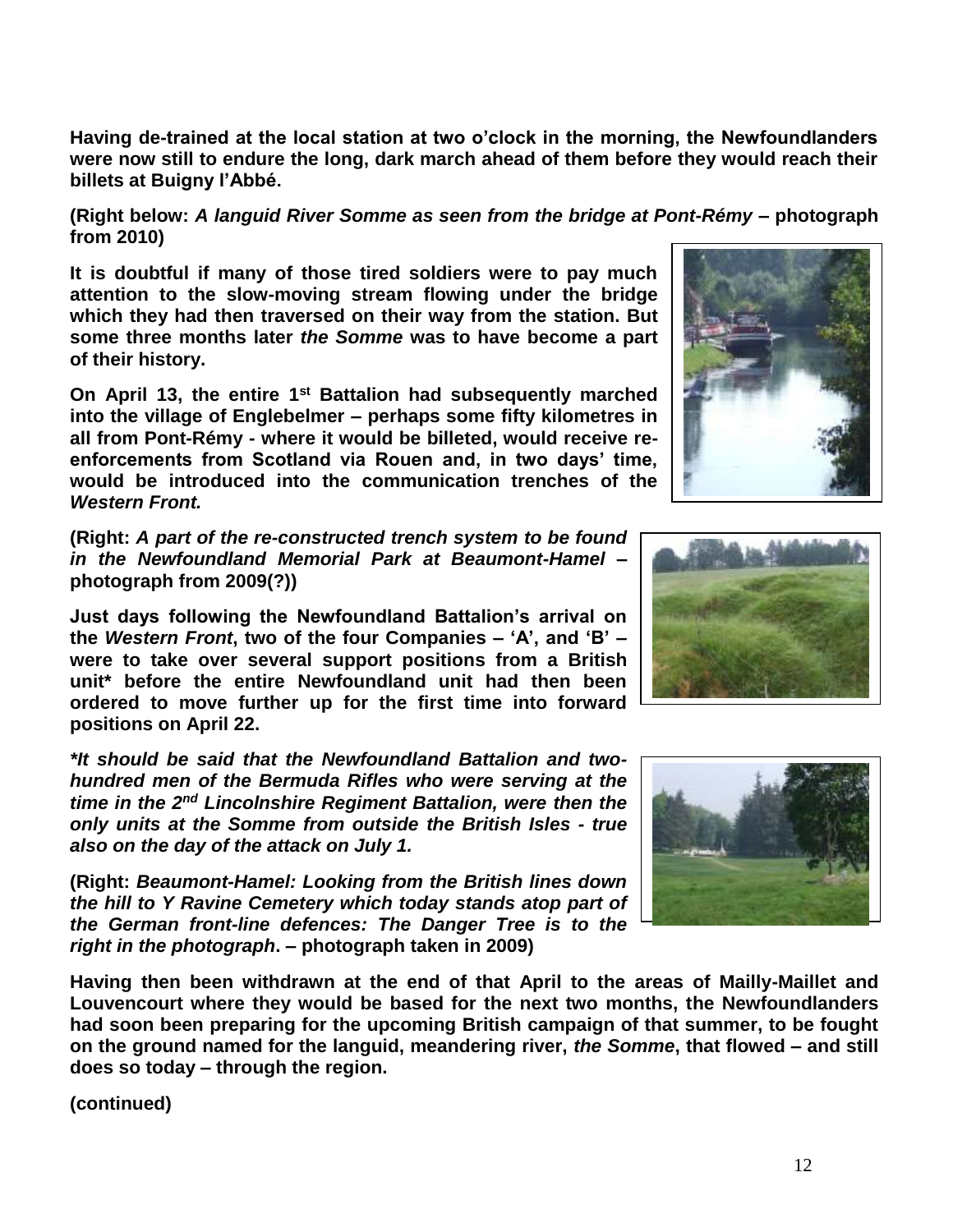**If there is one name and date in Newfoundland history which is etched in the collective once-national memory, it is that of Beaumont-Hamel on July 1 of 1916; and if any numbers are remembered, they are those of the eight-hundred who went**  *over the top* **in the third wave of the attack on that morning, and of the sixty-eight unwounded present at muster some twenty-four hours later\*.**

**(Right above:** *A view of Hawthorn Ridge Cemetery Number 2 in the Newfoundland Memorial Park at Beaumont-Hamel* **– photograph from 2009(?))**

*\*Perhaps ironically, the majority of the Battalion's casualties was to be incurred during the advance from the third line of British trenches to the first line from where the attack proper was to be made, and while struggling through British wire laid to protect the British positions from any German attack.*

**There are other numbers of course: the fifty-seven thousand British casualties incurred in four hours on that same morning of which nineteen-thousand were recorded as having** 

**been…***killed in action***…or…***died of wounds***.** 

**(Right above:** *A grim, grainy image purporting to be Newfoundland dead awaiting burial after Beaumont-Hamel –* **from…?)**

**It was to be the greatest disaster** *ever* **in the annals of the British Army…and, perhaps just as depressing, the carnage of the…***First Battle of the Somme***…was to continue for four and a half months.**

**(Right:** *Beaumont-Hamel is a commune, not a village***. – photographs from 2010 and 2015)**

*In fact, Beaumont-Hamel was a commune – it still exists today – at the time comprising two communities: Beaumont, a village on the German side of the lines, and Hamel which was behind those of the British. No-Man's-Land, on which the Newfoundland Memorial Park lies partially today, was on land that separated Beaumont from Hamel.* 

**After the events of the morning of July 1, 1916, such had then been the dire condition of the attacking British forces that it had been feared that any German counter-assault might well annihilate what had managed to survive of the British Expeditionary Force on** *the Somme***.** 

**(continued)**









13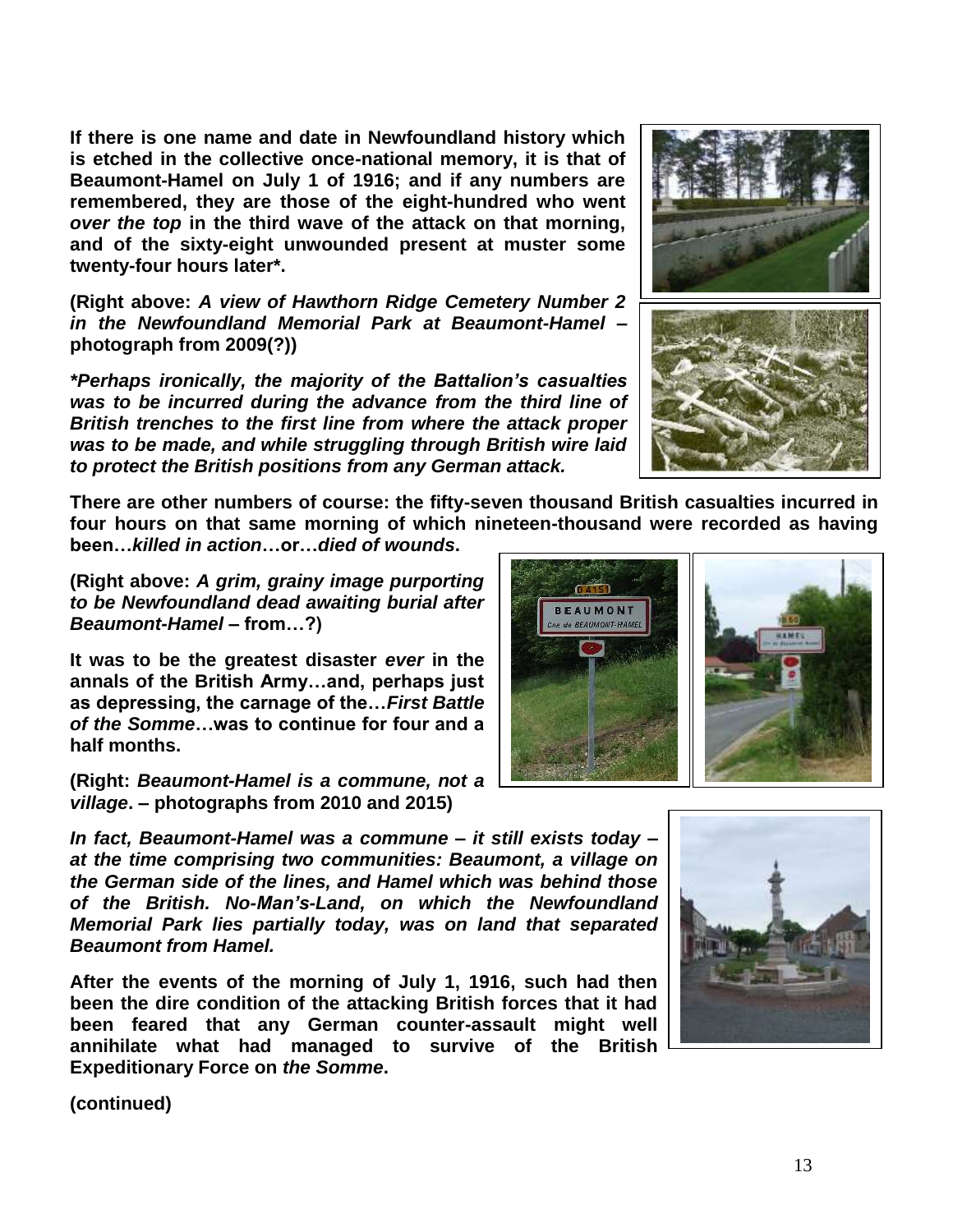**The few remnants of the Newfoundland Battalion – and of the other depleted British units – had thus remained in the trenches perhaps fearing the worst, and at night searching for the wounded and burying the dead. It was to be July 6 before the Newfoundlanders were to be relieved from the forward area and to be ordered withdrawn to Englebelmer.** 

**There were then a further two days before the unit had marched further again to the rear area and to billets in the village of Mailly-Maillet.**

**(Preceding page:** *The re-constructed village of Mailly-Maillet – the French Monument aux Morts in the foreground - is twinned with the community of Torbay, St. John's East***. – photograph from 2009)**

**There at Mailly-Maillet on July 11, a draft of one-hundred twenty-seven re-enforcements – a second source cites one-hundred thirty – had reported…***to duty***. They had been the first to arrive following the events at Beaumont-Hamel but even with this additional man-power, the Regimental War Diary records that on the 14th of July, 1916, the 1st Battalion was still to number only…***11 officers and 260 rifles***…after the holocaust of Beaumont-Hamel, just onequarter of establishment battalion strength.**

**Of course, the 1st Battalion of the Newfoundland Regiment had not been the only unit in the British Army to have incurred horrific losses on July 1, 1916, even though it had indeed been one of the most devastated. But even with its depleted numbers, the Battalion was needed and, after that first re-enforcement, it had almost immediately again been ordered to man the trenches of the front line: as of that July 14, undermanned as seen above, the Newfoundlanders began another tour in the trenches where…***we were shelled heavily by enemy's 5.9 howitzers and a good deal of damage was done to the trenches* **(excerpt from the 1st Battalion War Diary).**

**A second re-enforcement draft from Rouen had then arrived days later, on July 21, while the Newfoundland Battalion was at Acheux and then, only three days afterwards – at the very time that the Prime Minister of Newfoundland had visited the unit – a third draft of sixty other ranks had arrived in Beauval and reported…***to duty***.** 

**On July 27-28 of 1916, the Newfoundland Battalion - still under establishment battalion strength at only five-hundred fifty-four strong – maybe even fewer - even after still further reenforcement – would move northwards and enter into the**  *Kingdom of Belgium* **for the first time.** 

**(Right above:** *The entrance to 'A' Company's quarters – obviously renovated since that time – sunk in the ramparts of the city of Ypres, when the Newfoundland Battalion was posted there in 1916 –* **photograph from 2010)**

**(Right:** *The same re-constructed ramparts as shown above, here viewed from just outside the city and from the far side of the moat which still partially surrounds it* **– image from 2010)**

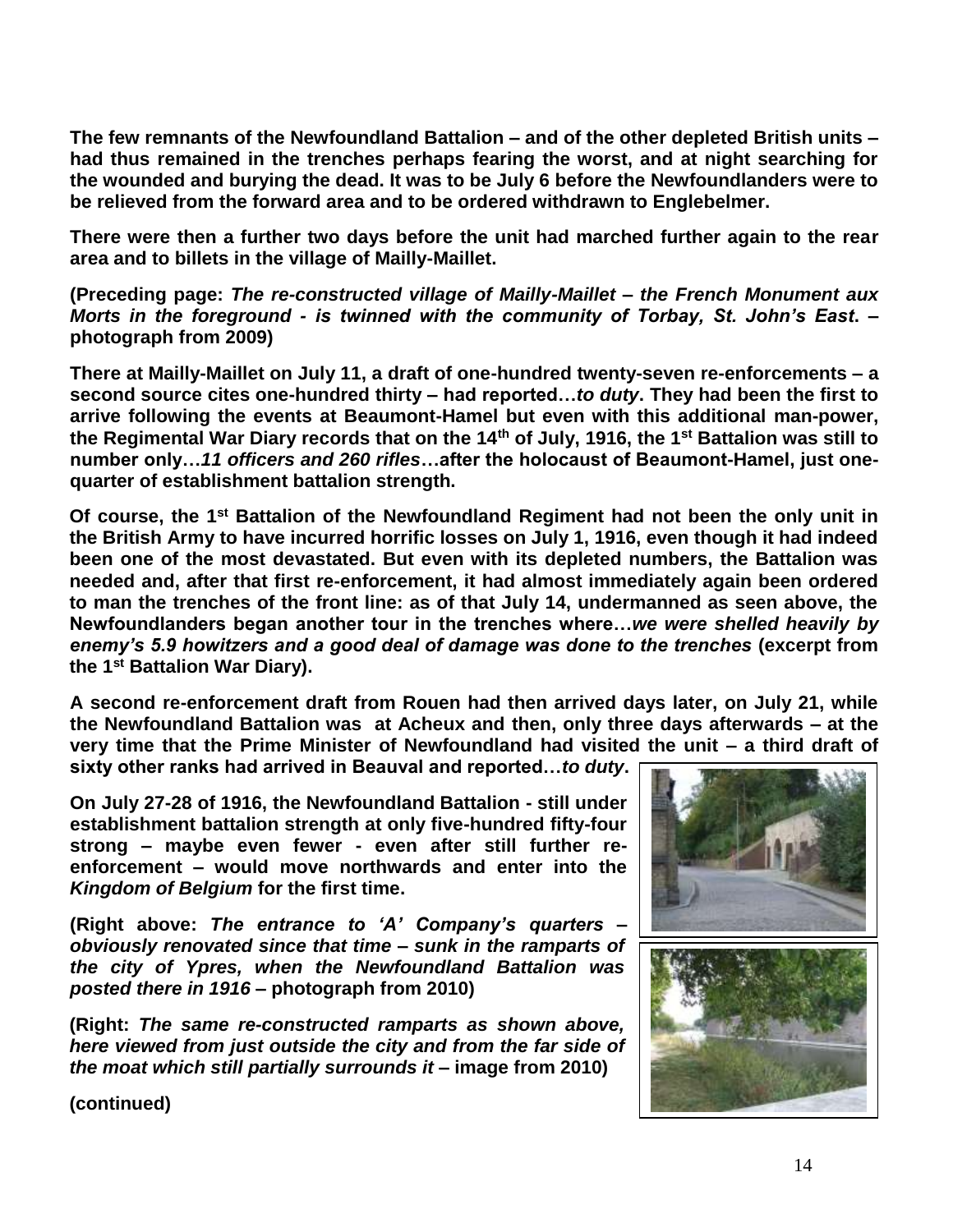**The unit had been ordered to the** *Ypres Salient***, one of the most dangerous pieces of real estate on the entire** *Western Front***, there to continue to re-enforce and to re-organize after the ordeal of Beaumont-Hamel.** 

**(Right:** *Canadian trenches in Sanctuary Wood, not far removed from the Newfoundland Battalion's positions during August and September of 1916* **– photograph from 2010)**

*The Salient* **– close to the front lines for almost the entire fiftytwo month conflict - was to be relatively quiet during the time of the Newfoundlanders' posting there; yet they nonetheless would incur casualties, a number – fifteen? - of them fatal.**

**And it was to be there in** *the Salient* **in the sector of a place called** *Railway Wood***, that the Newfoundland Battalion would soon be serving after its transfer completed from France.**

**(Right:** *Railway Wood, the Newfoundland positions at the time, almost a century later – a monument to the twelve Royal Engineers buried alive there may just be perceived on the periphery of the trees* **– photograph from 2014)**

**(Right below:** *The already-battered city of Ypres seen here towards the end of the year 1915 – and some eight months before the Newfoundlanders were to be posted there for the first time* **– from a vintage post-card)**

**On October 8, 1916, after having served in Belgium for some ten weeks, the Newfoundland Battalion had been ordered to return southwards. The unit was thereupon to be transported by train back into France, back into the area of the…***First Battle of* **–** *the Somme***.**

**Just four days after unit's return to France from Belgium, on October 12 of 1916, the 1st Battalion of the Newfoundland Regiment had again been ordered to take to the offensive; it was at a place called Gueudecourt, the vestiges of a village some dozen or so kilometres to the south-east of Beaumont-Hamel.**

**The encounter was to prove to be another ill-conceived and costly affair – two hundred and thirty-nine casualties all told for little gain.** 

(Right above: This is the ground over which the 1<sup>st</sup> Battalion advanced and then mostly *conceded at Gueudecourt on October 12. Some few managed to reach the area where today stand the copse of trees and the Gueudecourt Caribou, on the far right horizon***. – photograph from 2007)**





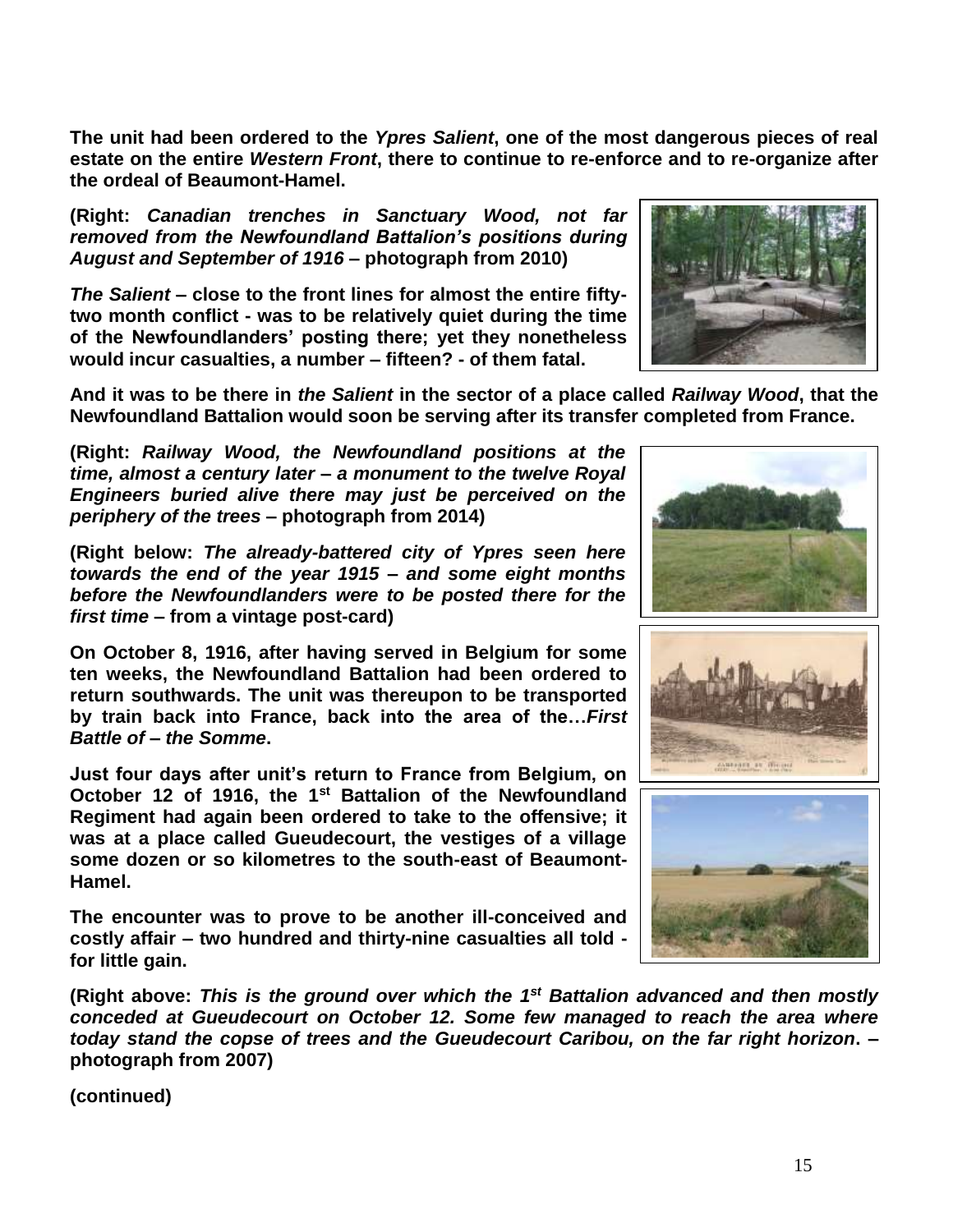**(Right:** *The Caribou at Gueudecourt stands at the furthest point of the Newfoundland Battalion's advance of October 12, 1916.* **– photograph from 2012)**

**The Newfoundland Battalion was not then to be directly involved in any further concerted infantry action in the immediate area of Gueudecourt although, on October 18, it had furnished twohundred fifty men to act as stretcher-bearers in an attack undertaken by troops of two British regiments, the Hampshires and the Worcestershires, of the 88th Infantry Brigade of which, of course, the Newfoundland unit was a battalion.**

**(Right below:** *Stretcher-bearers not only shared the dangers of the battle-field with their arms-bearing comrades, but they often spent a longer period of time exposed to those same perils***.** *This photograph was likely taken during First Somme.* **– from** *Illustration***)**

**On October 30, the Newfoundland unit had eventually retired to rear positions from the Gueudecourt area. It had been serving continuously in front-line and support positions for three weeks less a day.**

**The Newfoundlanders were now to spend two weeks retired to the area of Ville-sous-Corbie, re-enforcing and reorganizing. It was not to be until November 15 that the Battalion had started to wend its way back to the front lines.** 

**Back at** *the Front* **the Newfoundland unit continued its watch in and out of the trenches of**  *the Somme* **– not without casualties, almost all likely due to enemy artillery – during the late fall and early winter. It was to be a period interrupted only by another several weeks spent in** *Corps Reserve* **during the Christmas season, encamped well behind the lines and in close proximity to the city of Amiens.**

**(Right below:** *A typical British Army Camp during rather inclement winter conditions somewhere on the Continent* **– from a vintage post-card)** 

**As recorded further above, the withdrawal to what were to be the Newfoundland unit's quarters for the next month had begun during the second week of December. And it had been on December 12 at Méricourt l'Abbé that Private Edwards and his draft had joined the 1st Battalion. The retirement was to continue both on foot and by train until** *Camps-en-Amienois* **was reached on the 15th day of the month.** 

**\* \* \* \* \***

**The Christmas festivities having been completed – turkey dinner washed down with…***real ale***…apparently – it was not to be until a further sixteen days had passed, January 11, that the Newfoundland Battalion would be ordered out of** *Corps Reserve* **and from its lodgings at** *Camps en Amienois* **to make its way on foot to the town of Airaines.**





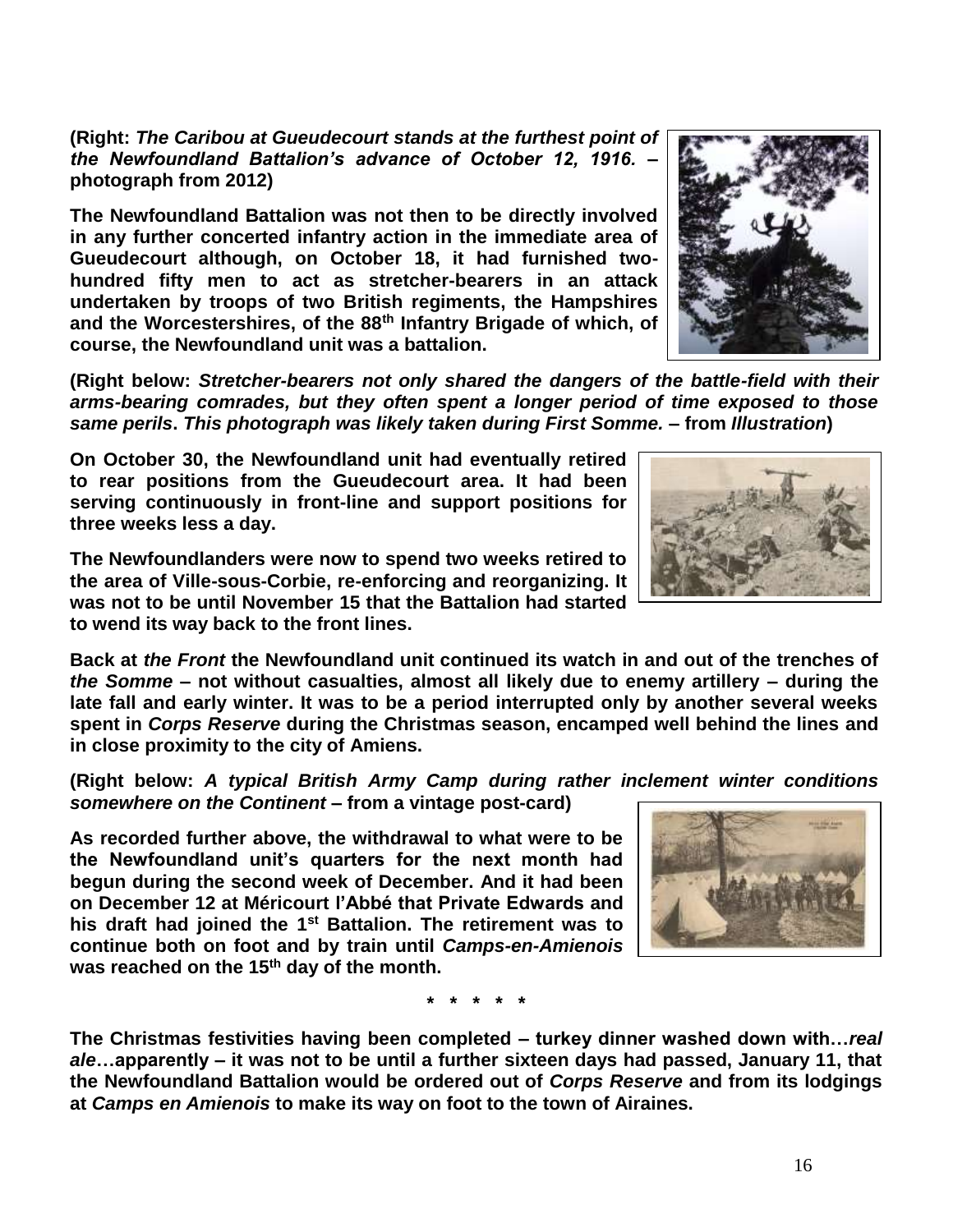**From the railway station there it then entrained for the small town of Corbie where it thereupon took over billets which it had already occupied for a short period only two months before. Days later again the unit continued its progress back up to the forward area and to…***active service***.**

**That recent six-week Christmas respite spent far to the rear by now a thing of the past, the Newfoundlanders were to** *officially* **return to…***active service***…on January 23, although they apparently had already returned to the trenches by that date and had incurred their first casualties – and fatalities – of 1917.**

**And it was now the beginning of the winter period. As had been and was to be the case of all the winter periods of the** *Great War* **– that of 1916-1917 would be a time of relative calm, although cold and uncomfortable – there was to be a shortage of fuel and many other things – for most of the combatants of both sides.** 

**It was also to be a time of sickness, and the medical facilities were to be kept busy, particularly, so it seems – from at least Canadian medical documentation – with thousands of cases of dental work.**

**This period was also to provide the opportunity to undergo training and familiarization with the new practices and the recent weaponry of war; in the case of the Newfoundland Battalion these exercises were to be at least partially undertaken in the vicinity of the communities of Carnoy and Coisy.** 

**\* \* \* \* \***

**It was to be on February 6 that the 1st Battalion had travelled by bus from their quarters of that time in** *Carnoy Camp* **to the afore-mentioned area of Coisy, but whether Private Edwards had been one of those to make the journey is not clear.**

**On February 7 he was admitted into the 38th Casualty Clearing Station established at Heilly, a community to the west of Albert, and was there diagnosed as suffering from dysentery. Soon thereafter he was transferred to the 25th Stationary Hospital in Rouen where it was eventually decided to invalid him to the United Kingdom. He was placed on board His Majesty's Hospital Ship** *Panama* **for the cross-Channel journey on March 7.**



**(Right above:** *The image of 'Panama', seen here clad in her war-time hospital-ship apparel, is from the Old Ship Picture Galleries web-site. Built in 1902 she was requisitioned soon after the outbreak of the Great War, her first duties being to support the Gallipoli Campaign and the needs of the Mediterranean area. In or about the month of February of 1916, she was ordered back to Home Waters to shuttle the wounded and sick of the Western Front – as many as four-hundred eighty-four at a time - from Le Havre to Southampton and thence to hospital in the United Kingdom. In 1920 the ship was purchased by the Admiralty, renamed 'Maine' but retained her use as a hospital ship. She thus served again as such during the Second World War which she survived***.)**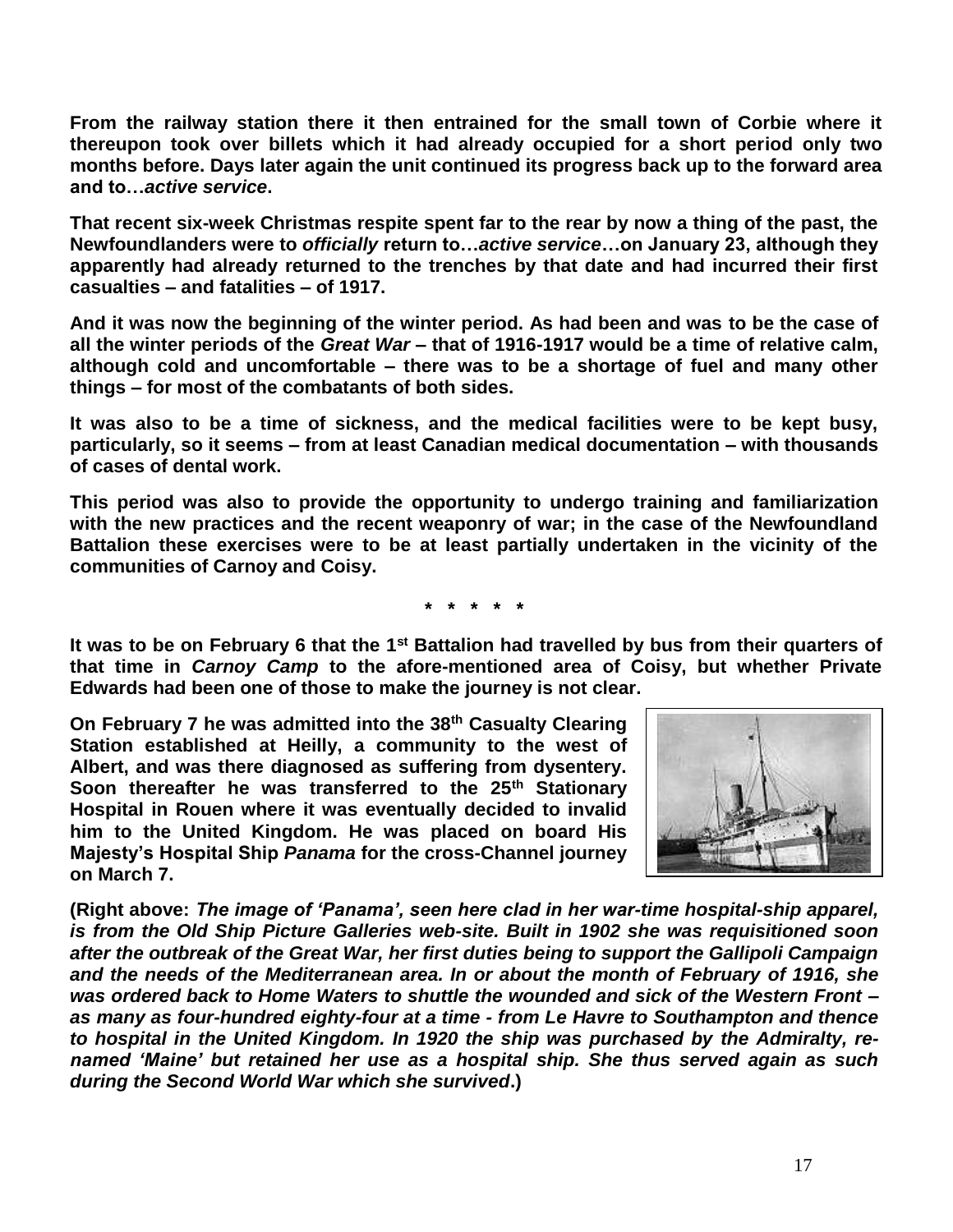18

**Once back in England on the next day, he was admitted into the University War Hospital in the city of Southampton where he remained until April 12. Private Edwards was then sent to the not-distant Dysentery Convalescent Hospital at Barton-on-Sea, New Milton, from where he was discharged on May 9.**

**Once released, he was accorded the customary ten-day furlough – in his case from May 9 to 18 – a period of leave accorded military personnel upon discharge from medical care in the United Kingdom. Private Edwards was then immediately ordered to report…***to duty***…to the Regimental Depot at Ayr.**

**(Right:** *The Newfoundland Plot in Ayr Cemetery wherein lie fourteen Newfoundlanders to whom the Commonwealth War Graves Commission refer as Canadians – here and elsewhere*  **– photograph from 2014)**

**(Right below:** *A view of the coastal town of Folkestone almost a century later as seen from the white cliffs of nearby Dover* **– photograph from 2009)**

**Three months less two weeks later the 28th Re-enforcement Draft was dispatched from Barry\* and travelled southwards to the English Channel port of Folkestone. On August 5 the contingent sailed from there to Rouen, arriving there two days later. Once again, Private Edwards was obliged to undergo those several days of final preparations in which the Base Depot at Rouen specialized.**

**\****During the summer months of 1917, 2nd (Reserve) Battalion had been transferred from Ayr to not-so-distant Barry in the region of the city of Dundee. Initially intended to be a permanent move, the protest from several quarters was so great that the Newfoundlanders were back in Ayr by the third week of September.*

**(Right below:** *The River Seine flowing through the French port-city of Rouen under the watchful gaze of the spires of its venerable gothic cathedral at or about the time of the Great War* **– from a vintage post-card)**

**Private Edwards was in one of the two drafts totalling onehundred sixty-six personnel which were to arrive from Rouen at** *Penton Camp* **on the outskirts of the Belgian town of Poperinghe on August 28. The Newfoundland Battalion had withdrawn from the front lines on the 24th and was not to return to the front for an entire month.** 

**This period, a more-or-less planned lull in the fighting, was to allow the entire British Army time to reorganize and re-enforce after the opening phases of the offensive had not proceeded as well as had optimistically been planned.**

**\* \* \* \* \***





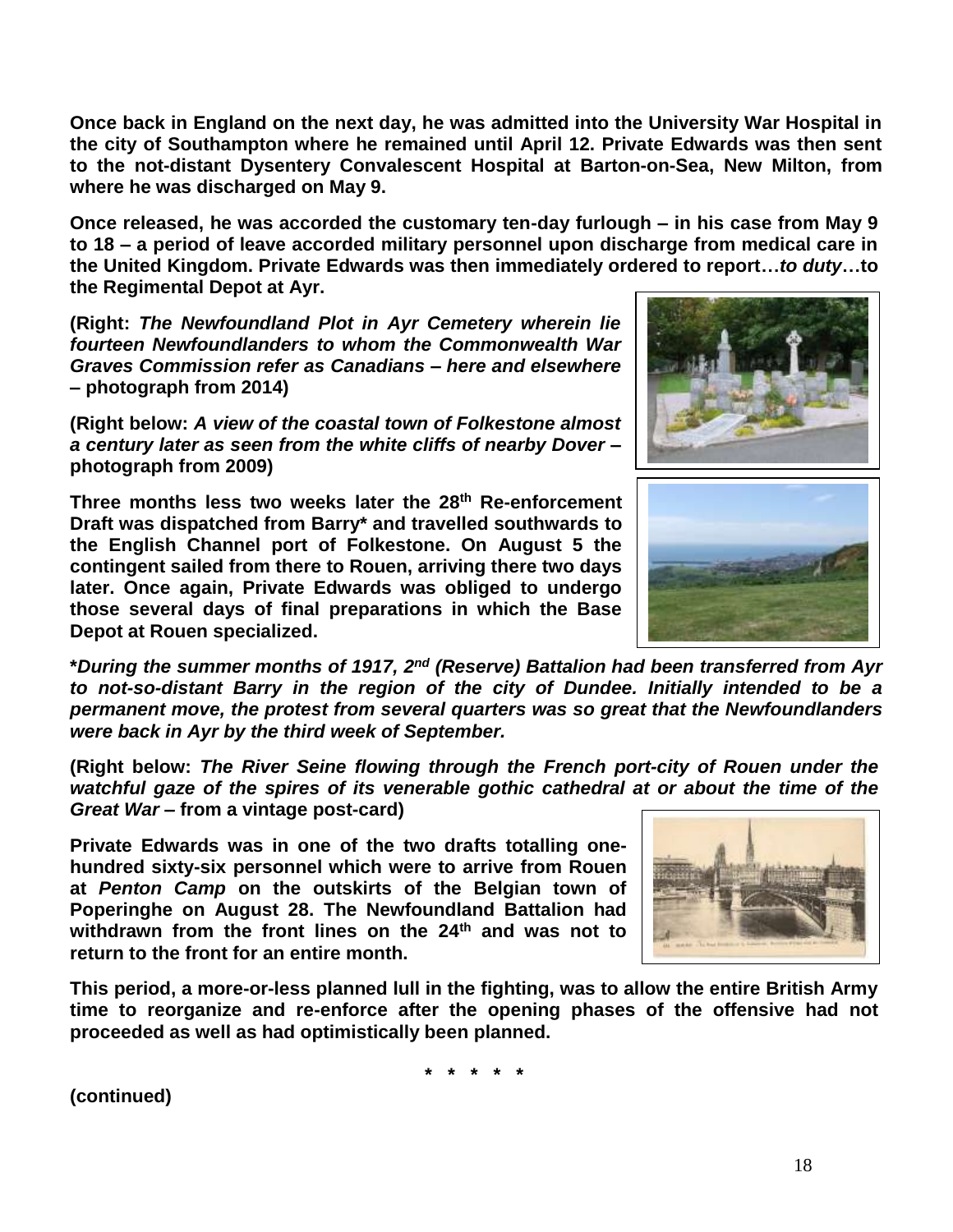**Meanwhile, during the period of Private Edwards' absence for medical attention, on February 18 the 1st Battalion had begun a five-day trek back from Coisy to the forward area where it was to go back into the firing-line on February 23, there to relieve a unit of the 1st Lancashire Fusiliers. It had been at a place called Sailly-Saillisel and the reception offered by the Germans would be both lively – and deadly: after only two days the Battalion had incurred four dead, nine wounded and three gassed without there having been any infantry action. The Newfoundlanders were to be withdrawn on February 25…to return just three days later.**

**They had been carrying with them orders for a…***bombing raid***…on the enemy positions at Sailly-Saillisel…to be carried out on March 1.**

**(Right:** *A soldier of the Lancashire Fusiliers, his unit to be relieved by the Newfoundlanders on March 1, enjoys his cigarette in the cold of the trenches at Sailly-Saillisel during the winter of 1916-1917. –* **from**  *Illustration***)**

**In fact, the sole infantry activity** *directly* **involving the Newfoundland unit during all of that entire period – from Gueudecourt in mid-October, 1916, until Monchy-le-Preux had been reached (see below) in mid-April of 1917 – was to be that sharp engagement at Sailly-Saillisel at the end of February and the beginning of March, an action which would bring this episode in the Newfoundlanders' War – in the area of** *the Somme* **– to a close.**



**(Right below:** *The fighting during the period of the Battalion's posting to Sailly-Saillisel took place on the far side of the village which was no more than a heap of rubble at the time.* **– photograph from 2009(?))**

**After that confrontation at Sailly-Saillisel, the Newfoundland Battalion was to be ordered retired to the rear area by train, to an encampment at Meaulté. There, and later at** *Camps-en-Amienois* **– even further behind the lines and where the unit had spent the preceding Christmas period – the Newfoundland unit was to spend almost the entire remainder of that month.**

**After Sailly-Saillisel the month of March would be a quiet time for the Newfoundlanders; having departed from the trenches, they were now to serve near those communities of Meaulté and Camps-en-Amienois and be re-enforced, re-organized, and in training for upcoming events.**

**They had even had the pleasure of a visit from the Regimental Band come from Ayr, and also one from the Prime Minister of Newfoundland, Sir Edward Morris, the latter on March 17, St. Patrick's Day.**



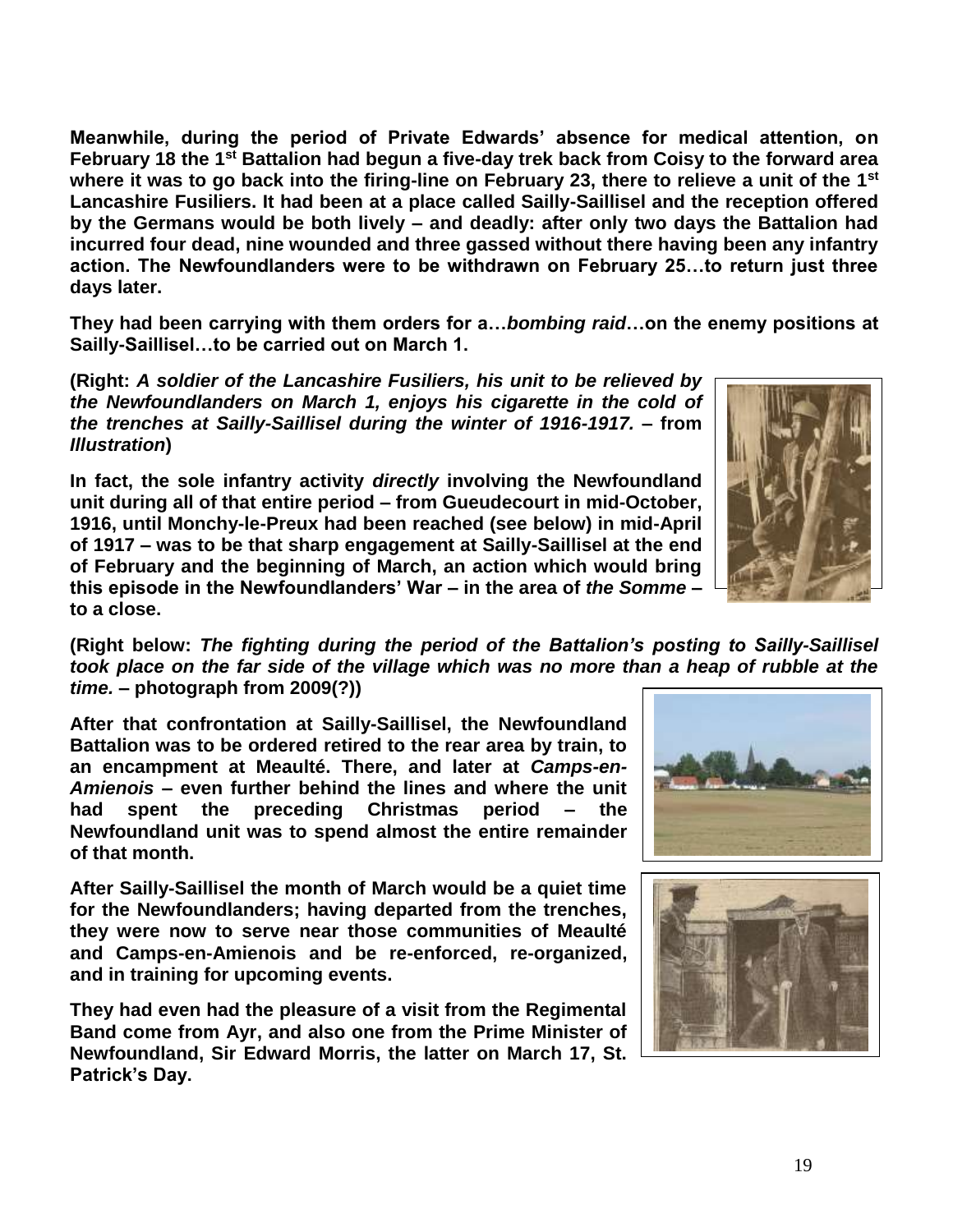**(Preceding page:** *The Prime Minister of Newfoundland visiting the 1st Battalion of the Newfoundland Regiment, encamped at Meaulté* **– from** *The War Illustrated***)**

**On March 29, the Newfoundlanders had commenced making their way – on foot – from Camps-en-Amienois to the northeast, towards the venerable medieval city of Arras and eventually beyond, the march to finish amid the rubble of the village of Monchy-le-Preux.** 

**(Right:** *The remnants of the Grande Place in Arras at the time of the Great War, in early 1916* **– from** *Illustration***)**

**On April 9 the British Army had launched an offensive in the area to the north of** *the Somme* **battlefields; this was to be the so-called** *Battle of Arras***, intended to support a major French effort elsewhere. In terms of the daily count of casualties – just over four thousand - this attack would be the most expensive operation of the** *Great War* **for the British, its only positive episode to be the Canadian assault of** *Vimy Ridge* **on the opening day of the battle, Easter Monday, 1917.** 

**And while the British campaign would prove an overall disappointment, the French** *Bataille du Chemin des Dames* **was to be yet a further disaster.**

## **(Right:** *The Canadian National Memorial which has stood atop Vimy Ridge since 1936* **– photograph from 2010)**

**The 1st Battalion would play its part during the** *Battle of Arras***, a role that would begin at the place called Monchy-le-Preux on April 14 and which would finish ten days later, on April 23, perhaps a kilometre distant, at** *Les Fosses Farm***. After Beaumont-Hamel, the ineptly-planned action at Monchy-le-Preux had proved to be the most costly day of the Newfoundlanders' war: four-hundred eighty-seven casualties all told on April 14 alone\*.**

**(Right:** *The village of Monchy-le-Preux as seen in 1917, from the western, British, side of the community: The Newfoundlanders advanced, out of the ruins of the place, to the east, away from the camera***. – photograph from 2013)**

*\*It was also an action in which a DSO, an MC and eight MMs were won by a small group of nine personnel of the Battalion – the Distinguished Service Order (DSO) awarded to the unit's Commanding officer. An MM for the same action was also presented to a private from the Essex Regiment .*

**(Right above:** *The Caribou at Monchy-le-Preux stands atop the remains of a German strongpoint in the centre of the re-constructed village***. – photograph from 2009(?))** 







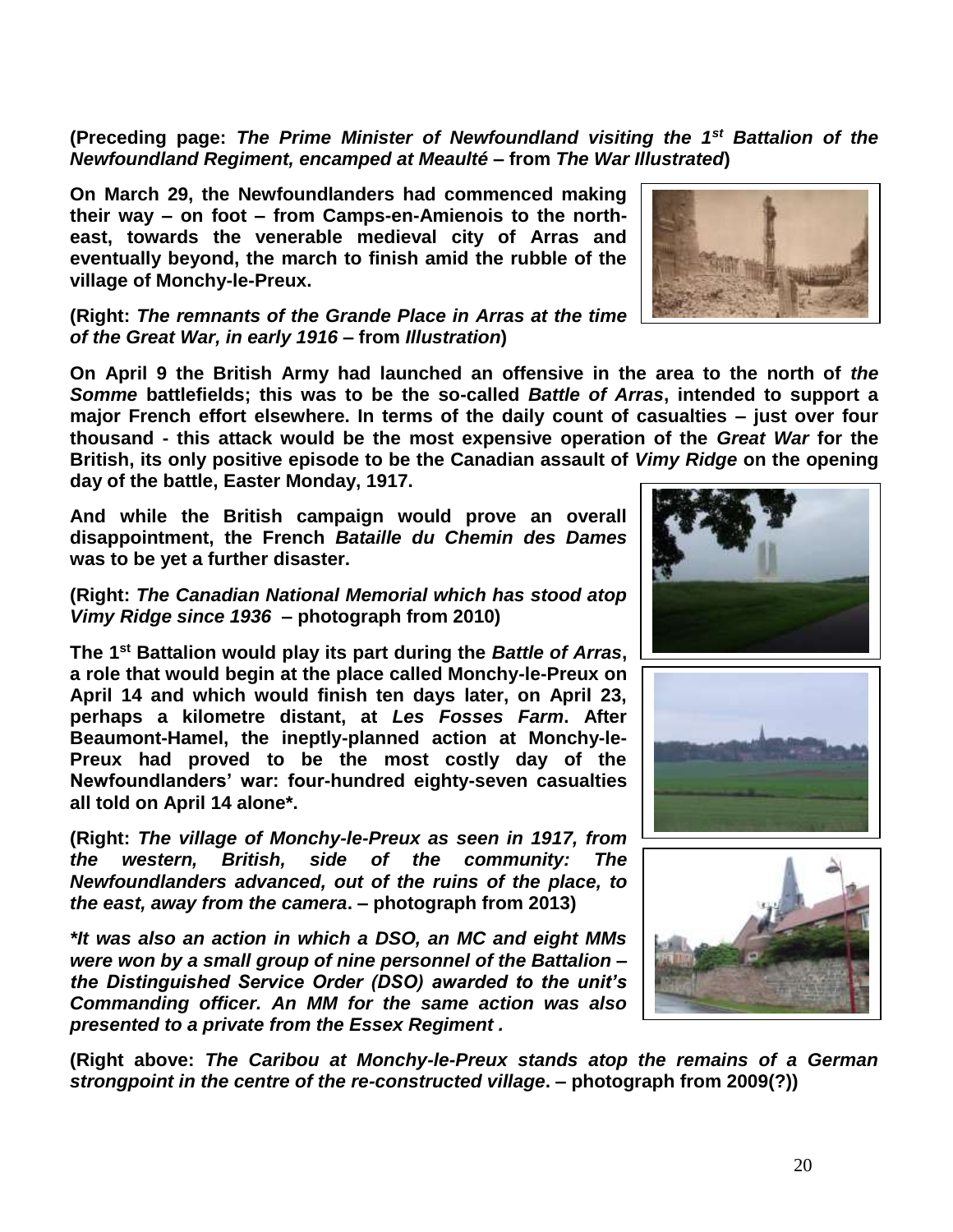**After the debacle of April 14, the remnants of the Newfoundland Battalion had remained in the area of Monchy-le-Preux for but a few days. Its casualty count had been high enough to warrant that it and the Essex Regiment, which had also incurred heavy losses, be amalgamated into a composite battalion until such time as incoming re-enforcements would allow the two units' strengths to once more resemble those of bona fide battalions.**

**When the thirty-nine** *other ranks* **of a re-enforcement contingent had reported to the 1st Battalion on April 18, this force had been just in time to march the dozen kilometres or so from Arras up to the line to take over the responsibility of trenches from the Dublin Fusiliers.** 

**There had been by that time only two-hundred twenty** *other ranks* **in number plus twelve officers of the Newfoundland Battalion serving with some two-hundred personnel of the Essex Regiment in the aforementioned composite force. Those of the 1st Newfoundland Battalion would spend the 19th salvaging equipment and burying the dead. They had then remained** *in situ* **until the 23rd day of the month.**



**(Right above:** *Windmill Cemetery stands about mid-way between Monchy-le-Preux – about three hundred metres behind the photographer – and Les Fosses Farm – three hundred metres to the right along the main road to Arras.***– photograph from 2007)**

**The final action in which the Newfoundland Battalion was to be involved during the fiveweek long** *Battle of Arras* **had been the engagement of April 23 at** *Les Fosses Farm***. This had in fact been an element of a larger offensive undertaken at the time by units of the British 5th, 3rd and 1st Armies.**

**It was apparently not to be a particularly successful venture, at least not in the sector of the 1st Battalion, several of the adjacent units reporting having been driven back by German counter-attacks, actions accompanied by heavy losses.**

**And the Newfoundlanders had also sustained further casualties: ten…***killed in action***, three …***missing in action***, and forty-eight…***wounded***.**

**Late on that evening of April 23, the Newfoundlanders had retired the dozen or so kilometres to the relative calm of Arras.** 

**(Right:** *The City Hall of Arras and its clock-tower in 1919 after some four years of bombardment by German artillery* **– from a vintage post-card)** 



**The** *Battle of Arras* **was by then proceeding to its costly and inconclusive close in midmonth – May 15 - but the Newfoundland unit was not to be further involved in any coordinated offensive action – it had simply been too exhausted; this now would be a period when the 1st Battalion was to move in a circular fashion on the** *Arras Front***, in and out of some of the quieter trenches.**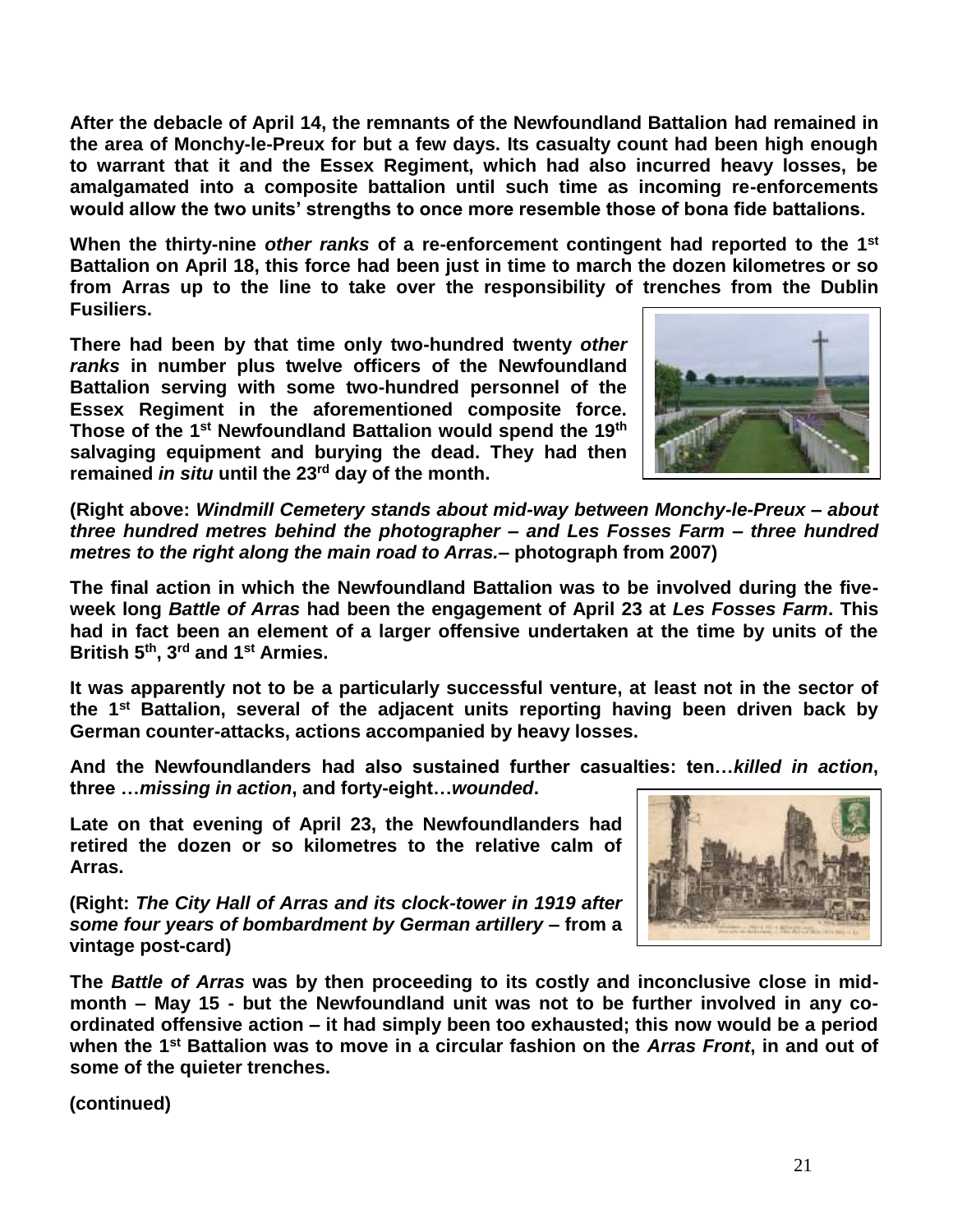**(Right below:** *Newfoundland troops just after the time of Monchy-le-Preux* **– from** *The War Illustrated***)**

**On May 7 the unit was on the move once again and marching to different billets in Berneville where it was to be the subject of a war journalist and photographer.**

**(Right below:** *Newfoundland troops photographed on the march in the community of Berneville – as cited immediately above - in early May, perhaps on the 7th , of 1917* **– from** *The War Illustrated***)**

**At the outset of June, the 1st Battalion retired from the line to Bonneville, there to spend its time again re-enforcing, reorganizing and in training for the upcoming British offensive of the summer – and as it transpired, the autumn as well.**

**The Newfoundlanders were then soon once again to be moving north into Belgium – at the end of June - and once again into the vicinity of Ypres and…***the Salient***, their first posting to be to the banks of the** *Yser Canal* **just to the north of the city. There during the first weeks of July, the Battalion was to be engaged in and near the front line to the north of Ypres, strengthening trenches close to the** *Yser Canal***.** 

**(Right:** *The Yser Canal at a point in the northern outskirts of Ypres almost a century after the 1st Battalion of the Newfoundland Regiment, manned its eastern bank: East is to the right in the photograph which was where 'D' Company was stationed during this time***. – photograph from 2014)**

**(Right:** *Troops arriving from the railway station in single file, march past the vestiges of the historic Cloth Hall and through the rubble of the medieval city centre of Ypres on their way to the front in the late summer or early autumn of 1917***. – from**  *Illustration***)**

**The historic city of Ypres is situated in the low-lying area of Belgian** *Flanders* **which was the only part of the Belgium to be unoccupied un-occupied by German forces during the Great War. This had been the region selected by the High Command to be the theatre of the British summer offensive of 1917.**

**Officially designated as the** *Third Battle of Ypres***, the campaign was to come to be better known to history simply as**  *Passchendaele***, having adopted that name from a small village on a not-very high ridge to the north-east that later was to be cited as having been –** *ostensibly* **- one of the British Army's objectives.**









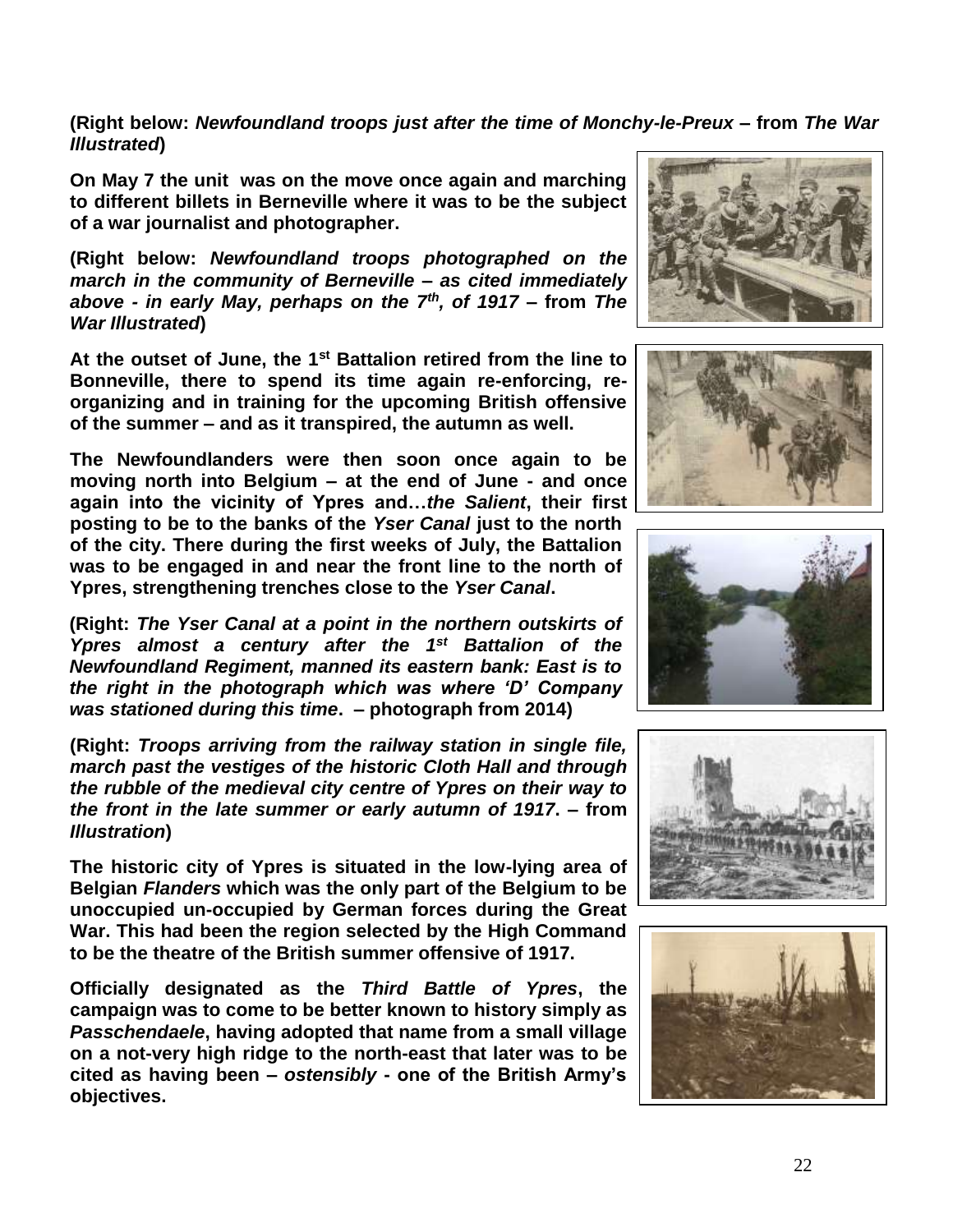23

**(Preceding page:** *An unidentified – perhaps unidentifiable – part of the Passchendaele battlefield in the autumn of 1917* **– from** *Illustration***)**

**The 1st Battalion of the Newfoundland Regiment was to remain in Belgium until October 17, a small cog in the machinery of the British Army. This had been or was also to be the case with the Australians, the New Zealanders and the Canadians, all of whose troops had floundered or would soon do so fighting their way across the sodden and shell-torn countryside of Belgian Flanders.** 

**(Right:** *The village of Passchendaele as seen from the air in 1916, after two years of war* **– from** *Illustration***)**

**Notably the Newfoundland Battalion at** *Passchendaele* **was to fight in two major engagements: at the** *Steenbeek* **on August 16; and at the** *Broembeek* **(see both immediately below) on October 9.** 

**At the former it had incurred nine** *killed in action***, ninety-three**  *wounded***, and one** *missing in action***; at the** *Broembeek* **the cost would be higher: forty-eight** *killed* **or** *died of wounds***, one-hundred thirty-two** *wounded* **and fifteen** *missing in action***.**

**(Right:** *This is the area of the Steenbeek – the stream runs close to the line of trees - and is therefore near to where the Newfoundland Battalion fought the engagement of August 16, 1917. It is some eight kilometres distant from a village called Passchendaele.* **– photograph from 2010)**

**Following the action in mid-August at the** *Steenbeek* **there had then been four weeks of relative calm which was for the Newfoundland Battalion to begin on August 24 with a fourday withdrawal from the forward area to** *Penton Camp* **to the north-west of Poperinghe. This reprieve, as recorded in an earlier paragraph, would continue while the British forces re-enforced and re-organized after a month of fighting that had not gone as well as the British High Command had optimistically anticipated.**

**And as also recorded further above, this was the time during which Private Edwards had returned to service with the 1st Battalion of the Newfoundland Regiment.**

**\* \* \* \* \*** 

**(Right:** *The once-village of Passchendaele as seen from the air in 1917, after the battle of that name* **– from** *Illustration***)**

**The Newfoundland unit would go back to war during the last days of what had been a fine month of September, in contrast to what had gone before – but, as the fighting at**  *Passchendaele* **started once more…so did the rains.** 





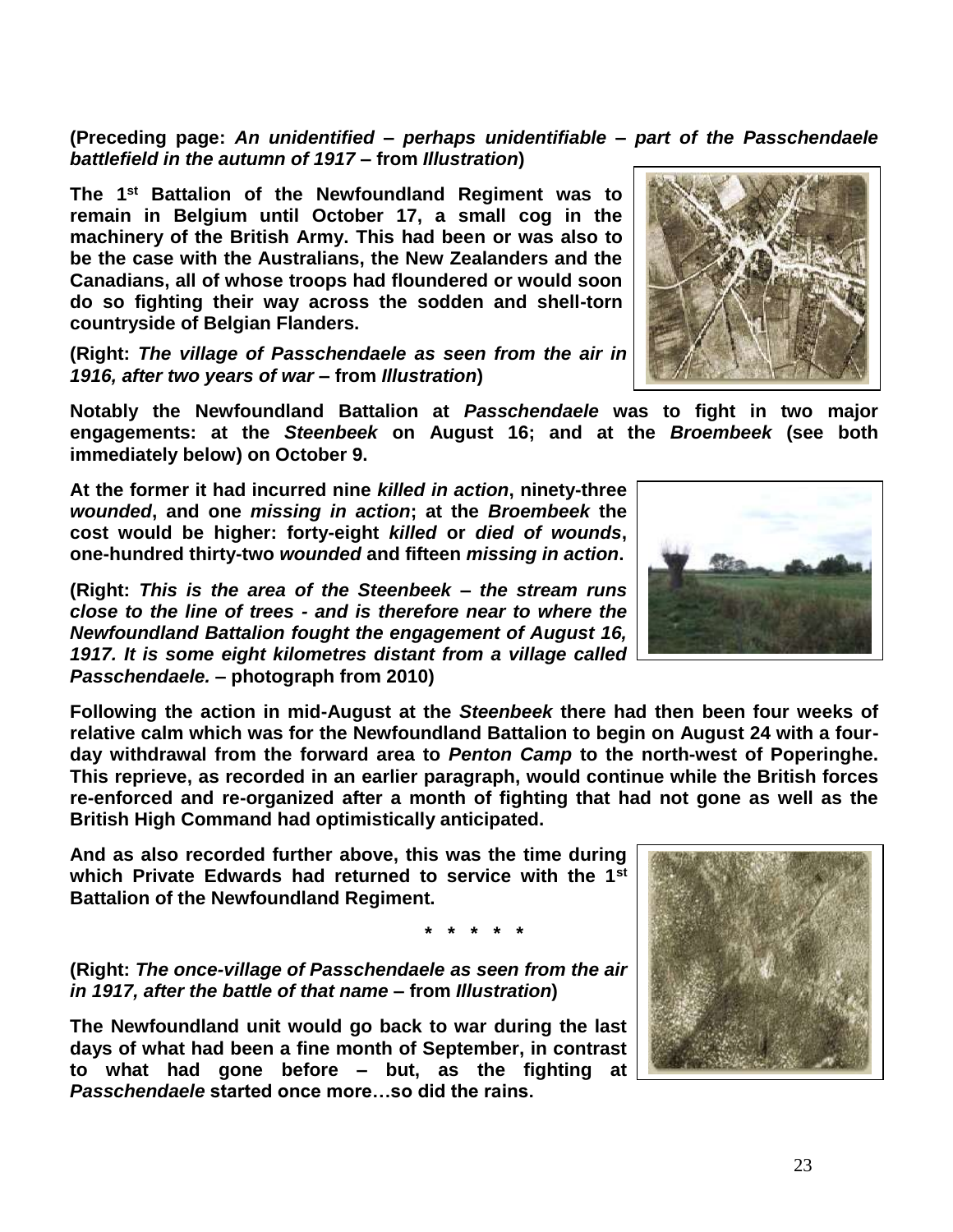24

**The offensive was to re-commence for the 1st Battalion on September 25, although the unit had incurred four wounded two days prior to that date due to long-range artillery fire.** 

**Back in their forward trenches the Newfoundlanders prepared for their next concerted attack on German positions. It would come some two weeks later and it would come at the**  *Broembeek.*

**(Right:** *An innocuous, placid stream shown here, in 1917 the Broembeek was a torrent which would flood the surrounding terrain, transforming it into a quagmire***. – photograph from 2009)**

**Two days following the affair at the** *Broembeek***, having been relieved, the Newfoundlander marched to the railway station at Elverdinghe to be transported to** *Swindon Camp* **near Proven. Having remained there for five days to be both re-enforced and bombed, on the morning of October 17 the unit was once more to board a train.** 

**By ten-thirty that same evening, the Newfoundland Battalion had arrived just to the west of the city of Arras and would now march the final few kilometres to its billets in the community of Berles-au-Bois.**

**The Newfoundlanders were still there, at Berles-au-Bois, four weeks and three days later when, on November 17, the 1st Battalion of the Newfoundland Regiment was to be ordered yet again onto a train, on this occasion to travel in a south-easterly direction to the town of Peronne. From there it began to move further eastward, by this time on foot, towards the theatre of the battle now imminent.** 

**On November 19, while on the move, the Battalion would be issued as it went with…***war stores, rations and equipment***. For much of the night it marched to the assembly areas from where, at twenty minutes past six on that morning of November 20 –** *Zero Hour* **– the unit, not being in the first wave of the attack, moved up into its forming-up area.** 

**From those forward position, some hours later, at ten minutes past ten that morning, and with bugles blowing, the 1st Battalion advanced to the fray.**

**(Right above:** *The Canal St-Quentin at Masnières, the crossing of which and the establishment of a bridgehead being the first objectives for the Newfoundlanders on November 20, the first day of the Battle of Cambrai* **– photograph from 2009)**

**This new offensive – apparently initially conceived to be no more than a large-scale raid the so-called** *Battle of Cambrai***, was to officially last for just two weeks and a day, from November 20 until December 4, the Newfoundlanders to be directly involved at all times during that period.** 

**The battle was to begin well for the British who had used tanks on a large scale for the first time, but opportunities were again be squandered. There were no troops available to** 



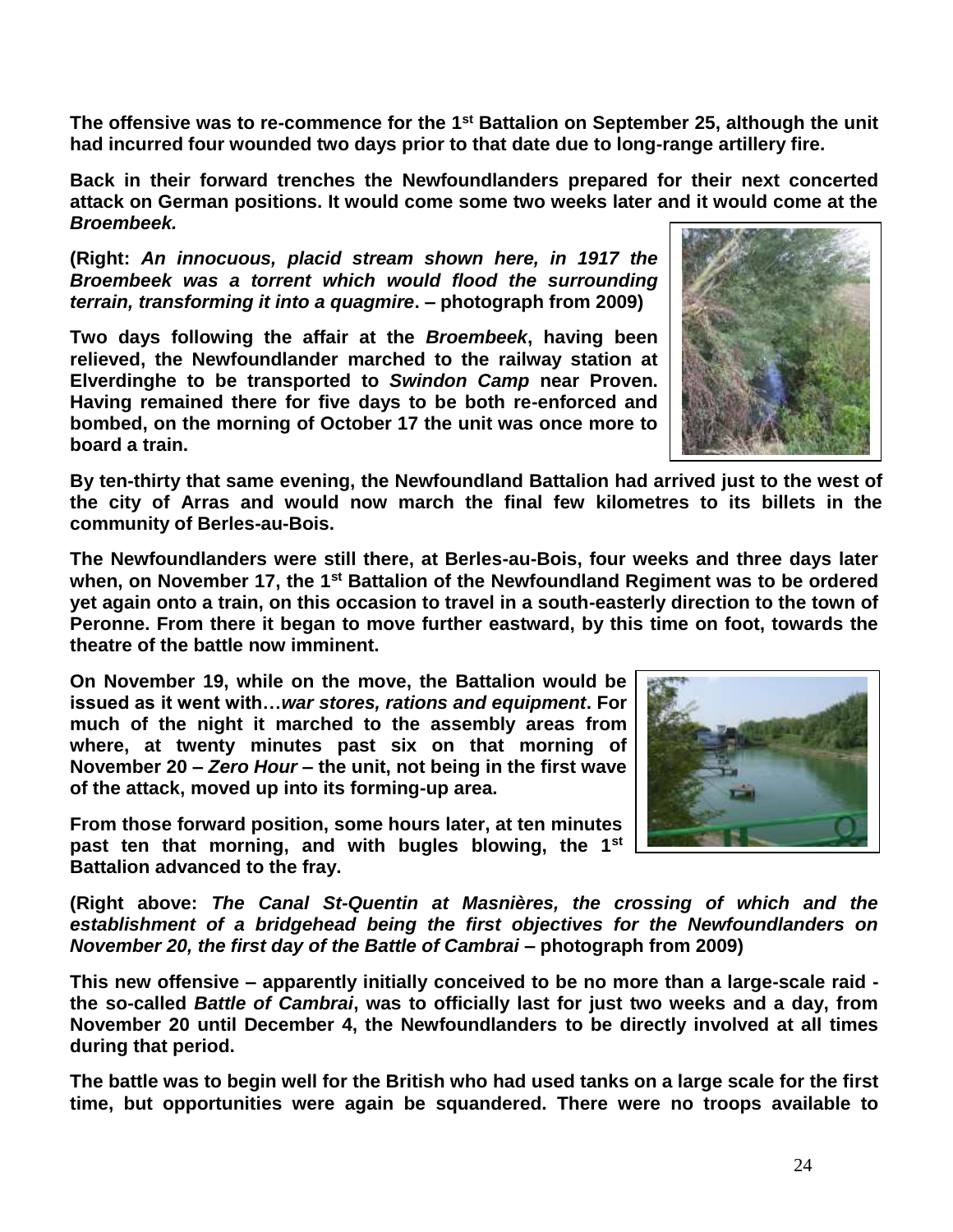**exploit what was, admittedly, a hoped-for yet unexpected success, and by the close of the battle, the Germans had counter-attacked and the British had relinquished as much – more in places - territory as they had originally gained.** 

**The Newfoundland Battalion thus once again had been dealt with severely, in the vicinity of the communities of Marcoing and Masnières where a Caribou stands today and in the area of the Canal St-Quentin which flows through both places: of the total of five-hundred fifty-three officers and men who had advanced into battle, two-hundred forty-eight had become casualties by the end of only the second day\*.**

**(Right:** *The Caribou at Masnières stands on the high ground to the north of the community. The seizure of this terrain was the*  final objective of the 1<sup>st</sup> Battalion on November 20; however, *whether its capture was ever achieved is at best controversial***. – photograph from 2012)**

**\****At five-hundred fifty-three all ranks – not counting the aforementioned ten per cent reserve - the 1st Battalion of the Newfoundland Regiment even at the outset of the operation was operating at just over fifty per cent of establishment strength: not that it would have been any consolation had it been known, but a goodly number of battalions in all the British and Dominion forces – with perhaps the exception of the Canadians - were encountering the same problem.*

**(Right:** *A number of graves of soldiers from the 1st Battalion of the Newfoundland Regiment in Marcoing Military Cemetery. Here, as is almost always the case elsewhere, the Commonwealth War Graves Commission, has identified them as being Canadian***. – photograph from 2010)**





**After the exertions of** *Cambrai***, the Newfoundlanders were withdrawn from the line, the last casualties incurred on December 4. The 1st Battalion of the Newfoundland Regiment by then numbered the strength of only a single company - whereas a full battalion comprises four.** 

**The withdrawal from the theatre of battle began at half past five on the morning of December 5 with an eleven-kilometre march. On the evening of the same day the Newfoundland unit took a train which was to become the victim of an enemy artillery bombardment with the engine hit and forced off the track. Thus it was not until the morning of the morrow that the 1st Battalion reached its destination, Humbercourt.**

**The 1st Battalion then remained in the vicinity of Humbercourt, to the west of Arras, until December 18 when it was to march to Fressin, some fifty kilometres to the north-west. There the unit would spend both Christmas and New Year.** 

**The weather was now to oblige during those later days at Fressin where the Newfoundland Battalion was to be posted for sixteen days; the** *gods* **would allow the Newfoundlanders a reminder of home: snow – perhaps a bit too much at times apparently.**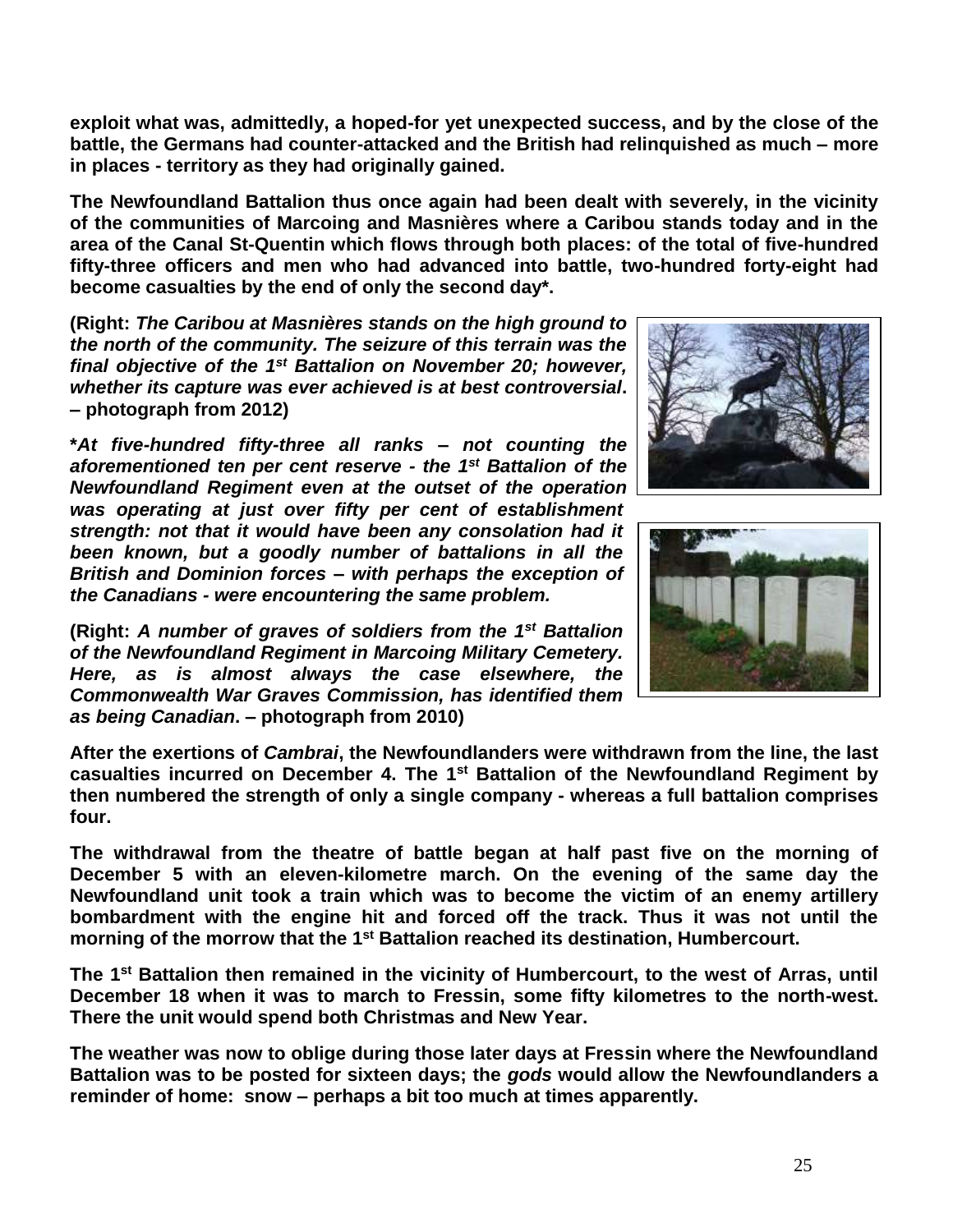**At the beginning of January of 1918, after that snowy Christmas period spent to the southwest of Arras and withdrawn from the front, the Newfoundlanders of the 1st Battalion returned to Belgium, to the** *Ypres Salient***, for a third time. There, like the other British and Empire troops in the area, they were to spend much of their time building and strengthening defences.**

**(Right below:** *By 1918 Ypres was looking like this; some of these broken buildings had been a school which had served as a shelter for troops in the earlier days of the conflict***. – from a vintage post-card)**

**The 1st Battalion's posting during that winter and early spring was to be divided into the usual duties: the front-line trenches, behind them the support positions and, yet further to the rear again the various reserve sectors.** 

**The troops would move in a rotating pattern which would see them spend approximately a week in each posting – although the arrangement was very flexible – and at times there were to be further and longer withdrawals to the rear for training, re-organization and what was often to be called** *rest***: it hardly ever was.** 



**The eight-day respite at** *Brake Camp***, Vlamertinghe from February 4 to 11 (***inclusive***) was to be an example of the last-mentioned: work-parties, inspections by…***the Brass…***, the awarding of decorations and the announcement that the Newfoundland Regiment was now to be, as of January 25 of that 1918, the** *Royal Newfoundland Regiment***, had been some of the highlights of that particular period.**

## *\*The title had been granted on January 25, 1918, in a War Office Letter (Number 058/4282 (AG 10)) – Document Collection 145.2R21 (D6)***.**

**On the above-mentioned February 11 the Newfoundland unit moved westward across the Franco-Belgian border to the area of Steenvoorde where it was to be billeted for the following eight days. There, and elsewhere, there was yet work to do: on the 19th day of that February the Newfoundland Battalion marched back into Belgium and into the town of Poperinghe (today** *Poperinge***) where it was to be billeted for a further eight days to be employed in the construction and amelioration of nearby defences.**

**During the interim of the late autumn of 1917 and the early part of the winter that had followed, the Germans had been preparing for a final effort to win the** *Great War***: the Allies were exhausted and lacking man-power after their exertions of 1917 - the British had fought three campaigns and some units of the French Army had mutinied - and the Germans had available the extra divisions that their victory over the Russians on the** *Eastern Front* **now allowed them.**



**It had been expected that they would launch a spring offensive - which they would – in fact they were to unleash a number of them\*.**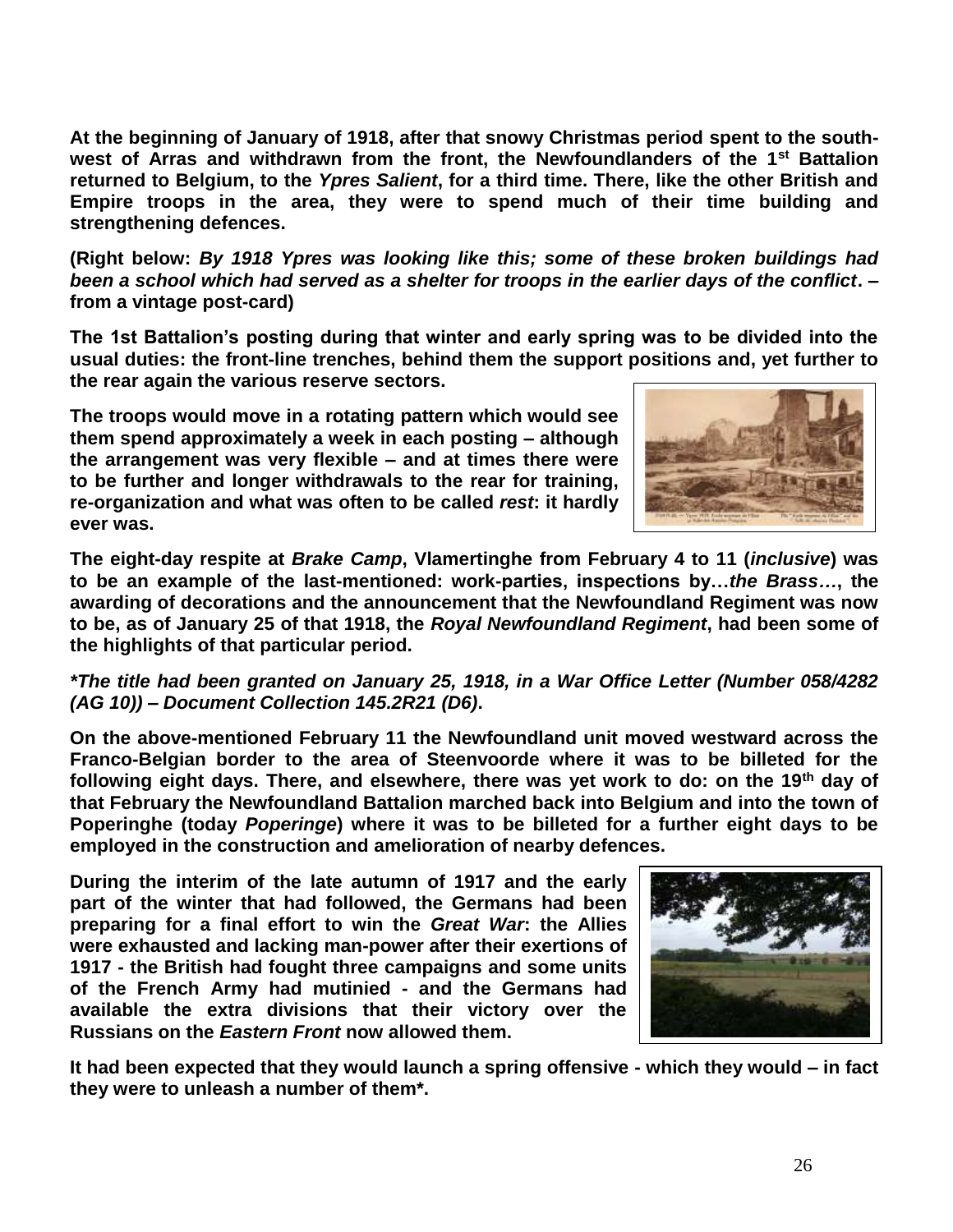*\*There were to be several assaults by the Germans on French forces during that spring. They all met with varying degrees of success at the outset, but eventually they would be thwarted by Petain's divisions, aided at times by the newly-arriving Americans.*

**(Preceding page:** *Some of the countryside in-between Zonnebeke and Passchendaele (today Passendale) in the vicinity of where the Newfoundlanders had built a tram-line in January and had been stationed for a week and then five days in March and likewise for five days in early April* **– photograph from 2011)**

**In the area of Zonnebeke, the sector where the Newfoundland unit was now to serve in March and April when at** *the Front***, the personnel of the Battalion continued to dig and build and wait. While the Germans had gone to the offensive elsewhere on earlier dates, the blow would not fall in the northern area until April.**

**As suggested in the above paragraphs, the Germans, by this time re-enforced, would do as was expected of them: Ludendorff's armies launched a powerful thrust against the British on March 21, the first day of that spring of 1918, although not in the North where the Newfoundlanders were stationed; they struck at first in the area of - and just south of -** *the Somme***, there to overrun the battlefields of 1916 and well beyond. For a while their advance seemed unstoppable.**

**(Right below:** *British troops accompanied by refugees in Flanders in April, 1918* **– from**  *Illustration***)**

**For a number of reasons, after two weeks the offensive began to falter and would eventually halt; but then, just days afterwards, a second offensive,** *Georgette***, was to be launched in the northern sector of the front, in Belgian Flanders, where the Newfoundlanders had been posted: the date April 9. Within only two days the situation of the British had become desperate.**



**On the day after the first heavy bombardments of April 9, and as the Germans approached the towns of Armentières and Nieppe, troops were to be deployed to meet them. On that April 10 the Newfoundlanders, having been due to come out of the line and to move back to the area of** *the Somme***, were instead to board buses at three o'clock in the afternoon, thereupon to be directed southward, towards the border town of Nieppe.** 

**They were to be in action, attempting to stem this latest offensive, just three hours later.**

**(Right:** *The area of La Crêche - the buildings in the background - where the Newfoundlanders de-bussed on April 10 to meet the Germans in the area of Steenwerck and its railway station* **– photograph from 2010.)**

**The British were pushed back to the frontier area of France and Belgium. On the 12th of April the Newfoundland Battalion, fighting in companies rather than as a single entity, had to make a series of desperate stands.**

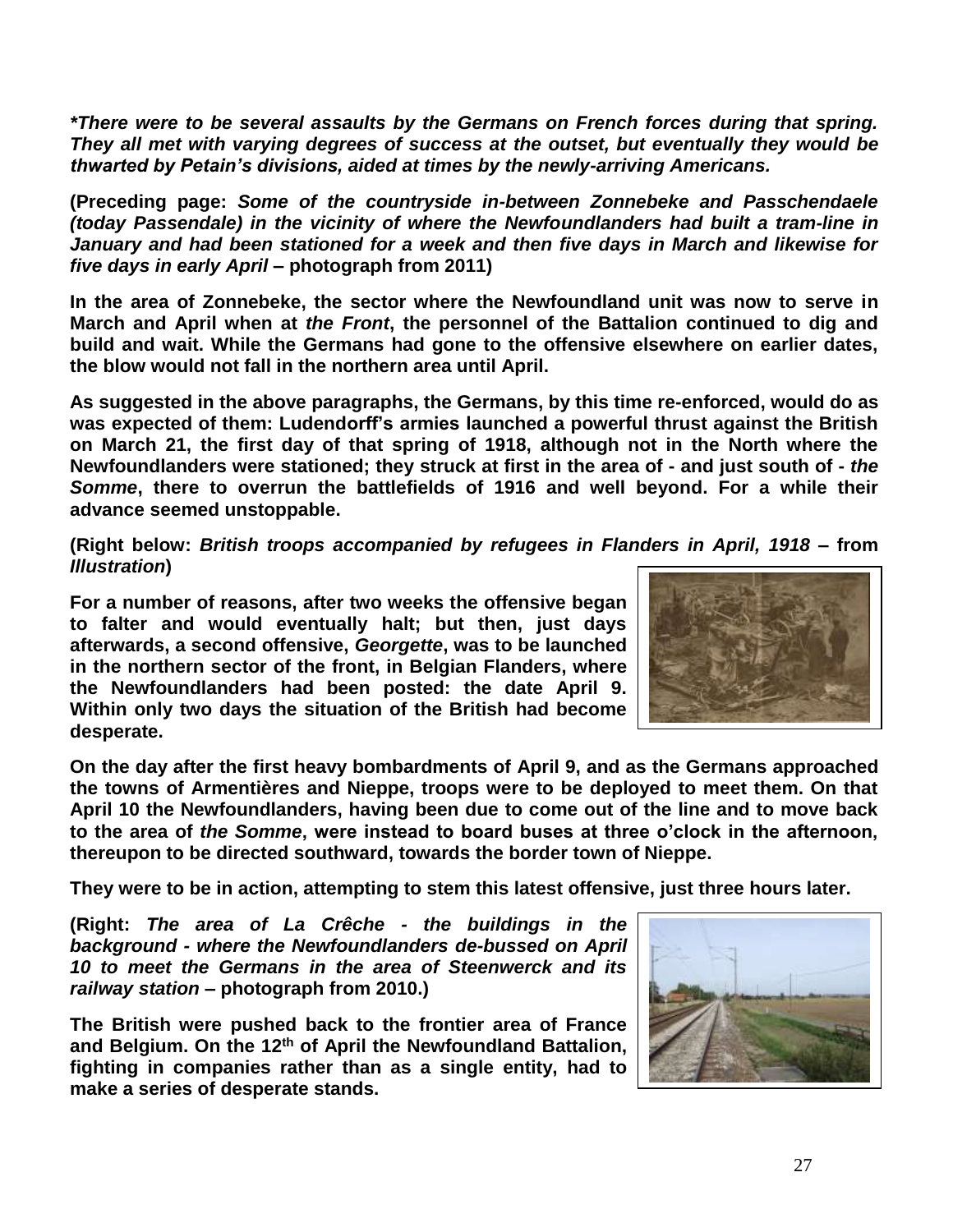**(Right:** *Ground just to the east of Bailleul where the 1 st Battalion was to be in action during the period April 12 to 21* **– photograph from 2013)**

**On April 12-13 – the dates in the 1st Battalion's War Diary are not clear - during the defensive stand near the De Seule crossroads on the Franco-Belgian border, one platoon of 'C' Company would be obliterated while trying to check the German advance.** 

**Then, as the 1st Battalion War Diary cites…***the remainder of 'C' Coy. under Capt. Paterson, M.C. and Hqrs. took up a position along a light railway line and prepared to fight to a finish. …there can be no doubt that it was Hqrs., 'A' & 'C' Coys. that by their resistance saved what would have been at least a very serious position for the whole 34th Division\*.*

**'B' and 'D' Companies – in a failed counter-attack on that evening – would be equally heavily involved.**

**The period from April 10 to 21 was to be a difficult eleven days for all of the 1st Battalion's personnel. Nevertheless, somehow, the German breakthrough never materialised and the front was to finally be stabilised.**

*\*The 88th Brigade – and therefore the Newfoundland Battalion – would be seconded to the 34th Division from the 29 th Division during this critical period.*

**(Right:** *The De Seule crossroads, lying astride the Franco-Belgian frontier, also the scene of fierce fighting involving the 1 st Battalion on April 12 -13, 1918. Today there stand several houses and a convenience store***. – photograph from 2009)**

**By April 18 the Newfoundland Battalion took over a sector of the new** *Front Line* **to be relieved by French troops three days afterwards, on the 21st. It then retired in preparation for a more permanent departure from the field (see further below).** 

**But Private Edwards was not to retire with his comrades-in-arms: he had already been withdrawn from the field and was under medical care. What exact role he had played during this frenetic period is not known – it is apparently not even recorded of which Company he was a soldier.**

**But he had been wounded.**

**On April 19, no infantry action was reported in the vicinity of the 1 st Battalion positions at the front near the town of Bailleul, and the Newfoundlanders were relieved by a French unit. But there were apparently still casualties – perhaps from artillery fire – since Private Edwards was reported as having been wounded, suffering injuries to the head inflicted by shrapnel, on that date.** 







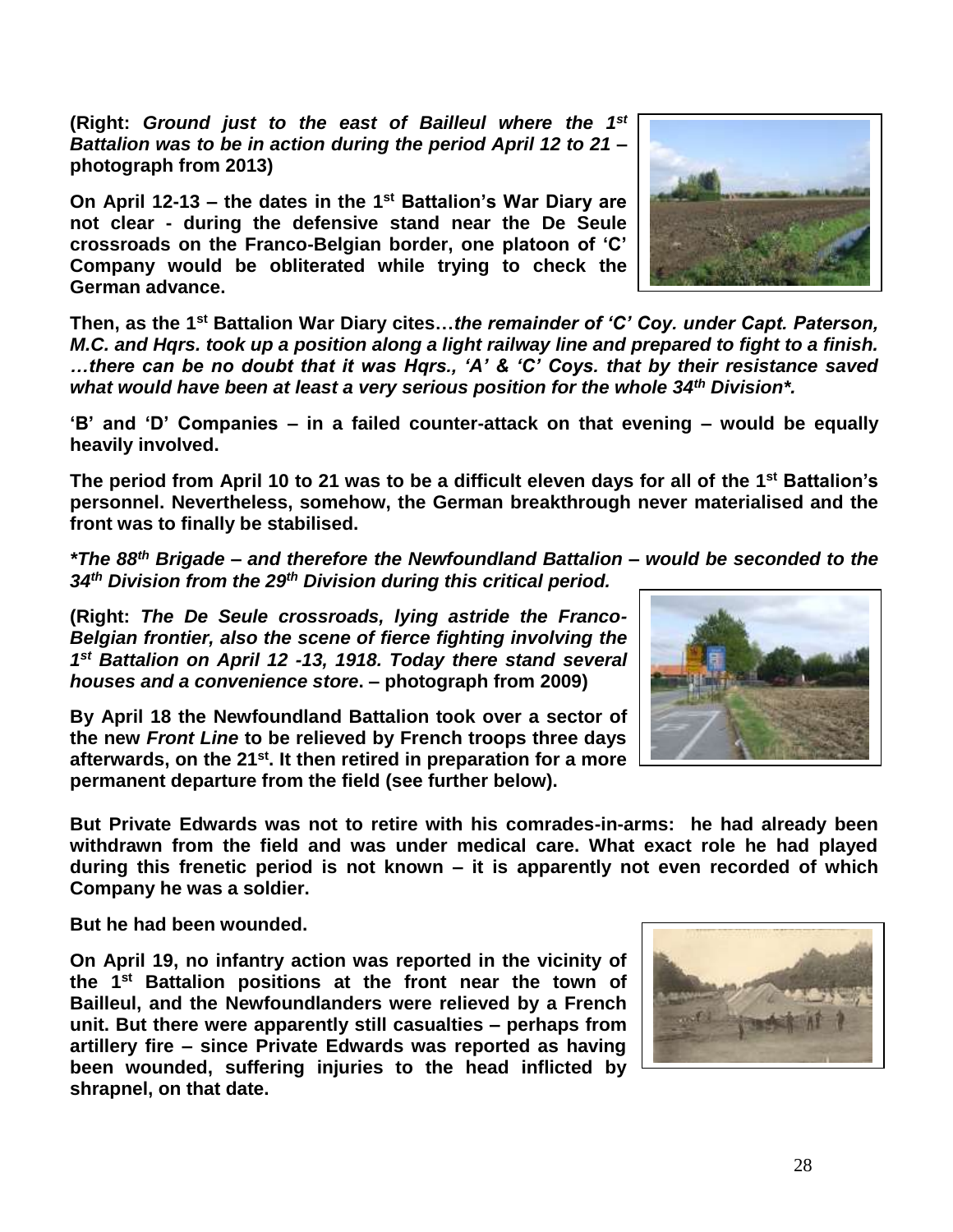**He was eventually evacuated – from where seems not to be recorded – to the 64th Casualty Clearing Station - at the time perhaps at Mendinghem, perhaps at Watten - four days later, on April 23.**

**(Preceding page:** *A British casualty clearing station – the one pictured here under canvas for mobility if and when the necessity arose – being established somewhere in France during the early years of the War* **– from a vintage post-card)**

**On the 25th Private Edwards was transferred to the 2nd Australian General Hospital at Wimereux, on the French coast.**

**(Right:** *The French coastal resort town of Wimereux which became an important medical centre during the conflict at a time just prior to the Great War* **– from a vintage post-card)**

**On both April 27 and 29 his condition was reported to be…***dangerous***.**

**The son of Joseph Edwards, painter - in business with Alphonse and another son, John, prior to their enlistment and of Clara Edwards (née** *Chidley***\*) – to whom he had allotted a daily fifty cents from his pay - of Pennywell Road\*\* in St. John's - but by August of 1919 she was citing the family address as being 1, King Street, Grand Falls - he was also the brother of at least John-Charles (see \*\*\* below), Kate (Catharine-Ann, employee at the** *Queen's Theatre***), Alice-Maud, Gertrude, Leo and of Nellie.**

**(Right above:** *The French port of Boulogne - in whose Eastern Cemetery Private Edwards lies – at or about the time of the Great War* **– from a vintage post-card)** 

*\*The couple had been married in St. John's on November 22, 1893.* 

**\*\****Of 21, Barron Street, in the City in the business directory of 1913*

**\* \* \* \* \***

*\*\*\*One of the First Five Hundred, Private John Charles Edwards had sailed to England on 'Florizel' in October of 1914. Having then trained in both England and Scotland, he had sailed with the 1st Battalion of the Newfoundland Regiment to the eastern end of the Mediterranean to fight in the Gallipoli Campaign. There at Suvla Bay he was stricken was jaundice and was evacuated on November 29 of that November of 1915 to the British-held island of Malta for medical attention.*

*He re-joined the Newfoundland unit some thirteen weeks later at Suez on March 1, at a time when the 1st Battalion was readying itself for the voyage to France and to service on the Western Front.*